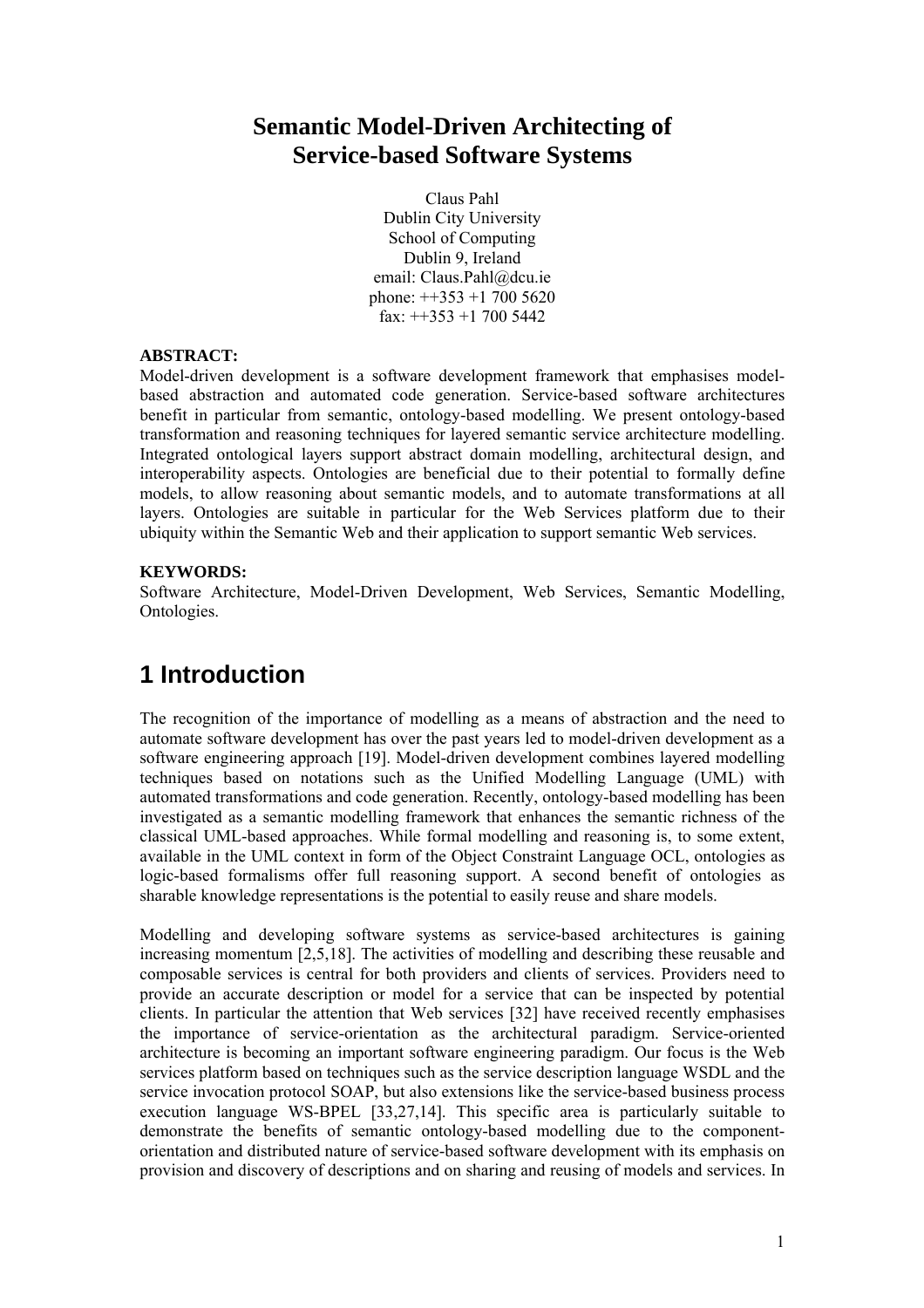addition to the modelling capabilities, ontologies also provide a formal framework that enables reasoning and transformation and, thus, supports the automation of development activities.

While a process has started towards the development of an ontology metamodel that can support semantic, ontology-based modelling for platform-independent model layers [20], we take a more comprehensive approach here with ontologies for computation-independent, platform-independent, and platform-specific layers. Other authors, e.g. [10], have already explored Web ontology languages to enhance modelling capabilities in model-driven development frameworks. We extend these approaches by presenting here a layered, ontology transformation-based semantic modelling approach for software services. Ontologies turn out to support a number of modelling tasks – from domain modelling to architectural configuration and also service and process interoperability. We put an emphasis on processes, which play an important role in modelling domain activities such as business processes, but also in modelling interaction processes in software architecture configurations. Processorientation and interaction and composition in distributed architectures are central for servicebased software systems.

Our work has to be seen in the context of three fundamental paradigms of software and knowledge engineering – model-driven development, service-oriented architecture, and ontology. While a unification of these three paradigms is not our goal, our aim is to adapt model-driven development to service architecture using ontology technology as the integrating tool. We propose a framework for ontology-based model-driven architecture of service-based software systems, i.e. model-driven architecture as the development approach, applied here to service-oriented architecture as the platform and ontology as the semantic modelling technique. Our contribution is a layered ontological transformation framework with different ontologies focussing on the needs of modelling of services and processes at particular abstraction layers.

We start with an overview of ontology-based service development in Section 2. Layered service modelling with ontologies is introduced in Section 3. We address the transformations between ontological layers in Section 4. We discuss our efforts in the context of interoperability and standardisation activities in Section 5. Related work is discussed in Section 6. We end with some conclusions in Section 7.

# **2 The Development of Service Architectures**

The Web services platform defines a Web service as a software system that provides a coherent set of operations at a certain location [32]. The service provider makes an abstract service interface description available that can be used by potential service users to locate and invoke the service using XML-based messages. Services have so far usually been used 'as is' in single request-response interactions. However, the configuration and coordination of services in service-based architectures and the composition of services to processes is equally important in the second generation of service technology. Existing services can be reused and composed to form business or workflow processes.

Model-driven architecture (MDA) is a model-driven development framework emphasising the importance of modelling for the design of software systems and their architecture, which is promoted by the Object Management Group [19]. The need to address abstract semantic descriptions and to address composition in the context of service-based software development makes MDA (in combination with ontologies) a suitable framework. MDA is based on a three-layered approach: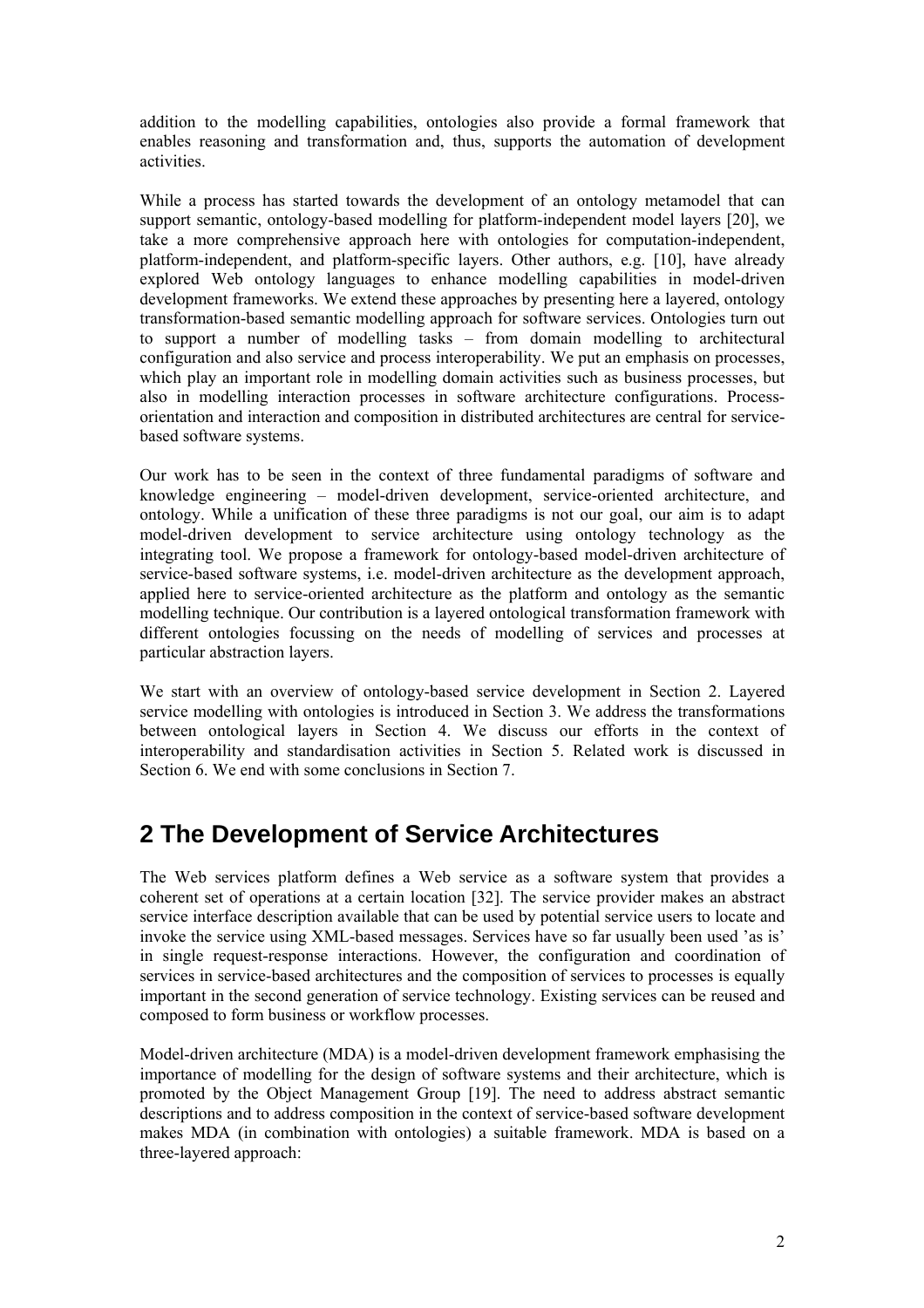- The Computation Independent Model (CIM) describes a system from the computationindependent viewpoint, addressing structural aspects of the system. A CIM is often called a domain model.
- The Platform Independent Model (PIM) can be seen as defining a system in terms of a technology-neutral virtual machine or a computational abstraction.
- The Platform Specific Model (PSM) usually consists of a platform model that captures the technical concepts and services that make up the platform and an implementationspecific model geared towards the concrete implementation technique.

Although platform-neutral by definition, the archetypical MDA is based on UML for platform independent modelling and one of the predominant component technologies (EJB, .NET, CORBA) as the platform. In our context, the platform is service-based. The Web services discovery and invocation infrastructure – a directory or marketplace where potential users can search for suitable services and an invocation protocol – with the services and their clients form our platform, i.e. a service-oriented architecture. Different platform types can be distinguished. The generic platform is service-oriented architecture here, the technologyspecific platform is the Web services platform, and vendor-specific platform technologies include for instance the Apache Axis or Oracle BPEL service engines.

Description languages are central elements of service-oriented architecture. With the second generation of service technology and efforts such as MDA, the emphasis has shifted from description to the wider and more comprehensive activity of modelling. Behaviour and interaction processes are essential parts of modelling and understanding software architectures [1,27].

Ontology languages – the backbone of the Semantic Web – are knowledge representation and logical inference techniques [6]. They can create a precisely defined shared understanding of annotations of resources such as Web pages or services. Ontologies usually consist of hierarchical definitions of important concepts in a domain and descriptions of the properties of each concept, supported by logics for knowledge representation and reasoning. Ontologies are, however, important beyond sharable and processable annotations of Web resources. Some effort has already been made to exploit Semantic Web and ontology technology for the software engineering domain in general and modelling in particular [24]. OWL-S [7] is a service ontology, i.e. it is a language that provides a specific vocabulary for describing properties and capabilities of Web services, which shows the potential of this technology for service engineering. Formality in the Semantic Web framework facilitates machine understanding and automated reasoning. A variant of the Web Ontology Language OWL, called OWL-DL, is equivalent to description logics [3]. This fruitful connection provides well-defined semantics and reasoning systems. Description logic is particularly interesting for the software engineering context due to a correspondence between description logic and dynamic logic (a modal logic of programs), which has been used to model and reason about software systems [3,30].

### **3 Modelling with Ontologies**

MDA proposes three modelling layers – each with a distinct focus that, as we aim to demonstrate, can be supported ontologically for service-based software development. The computation-independent layer focuses on domain capture. The platform-independent layer focuses on architecture configuration and service process composition. The platform-specific layer focuses on interoperability and discovery support. A case study from the banking domain will accompany our discussion of the three layers.

#### **3.1 Models and Ontologies**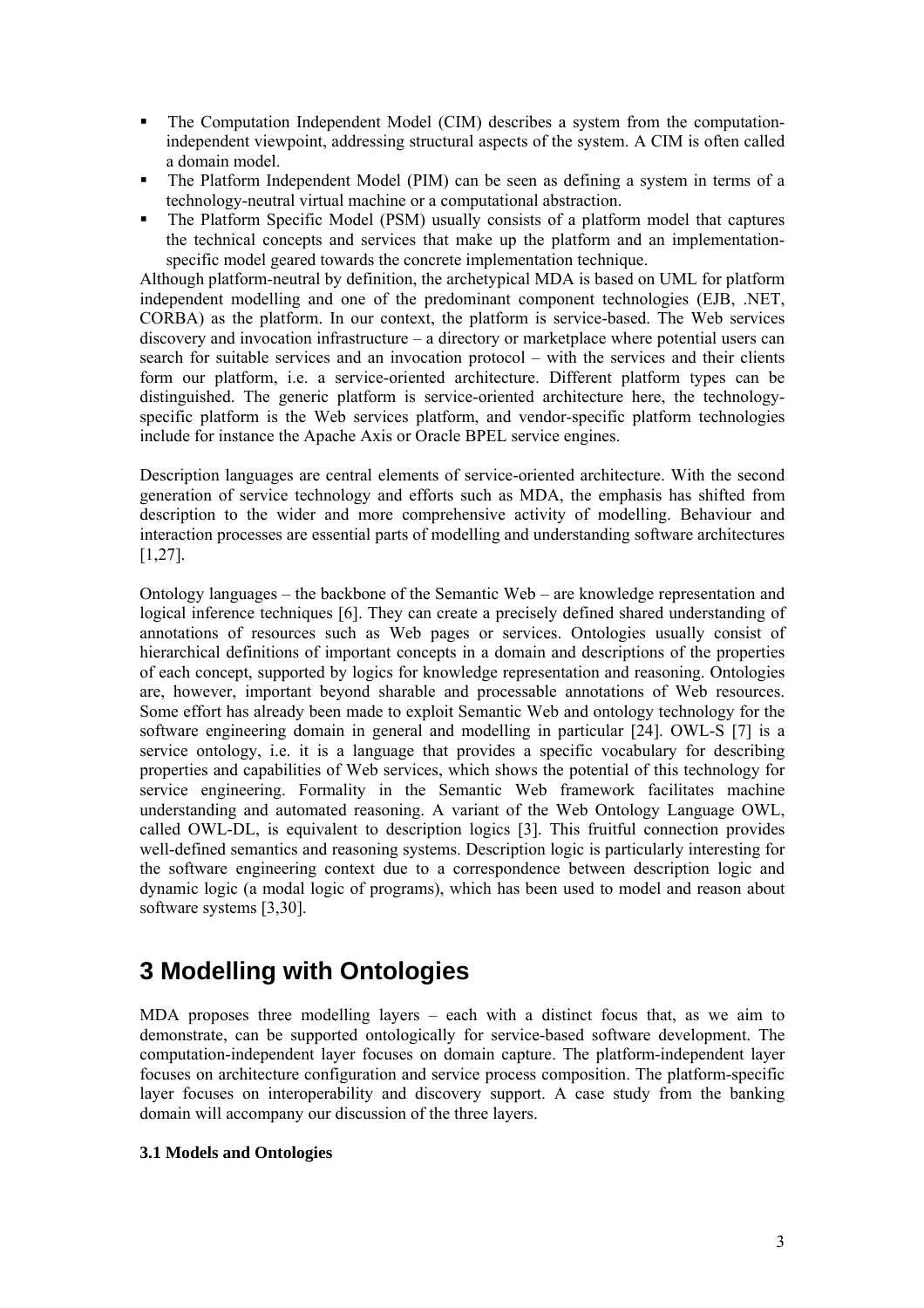The notions of models and ontologies need to be clarified before we can address the individual MDA layers.

- Models in the software development process are constructed to specify, visualise, and document software artefacts and their properties. A common modelling language is the Unified Modelling Language UML. It addresses the conceptual modelling of structural and behavioural properties of software systems [6]. Often, the purpose of model construction is also to enable reasoning within a logical framework, i.e. a stronger semantic modelling considering the semantics in a formal framework.
- An ontology is the formulation of a conceptualisation of a domain usually hierarchically structured based on subsumption (classification) relationships, but also other semantic relationship types such as composition [6]. The purpose of ontologies is to enable classification and reasoning. Ontology languages allow conceptual modelling based on the introduction of vocabularies and taxonomies, but they also provide a logical framework to specify rules and to reason about expressions.

In particular semantic modelling and ontologies are similar in their purpose. Logic-based ontology languages are suitable to enhance traditional modelling languages in order to enable model-driven service architecture. We propose therefore ontology-based semantic modelling to support model-driven architecting of service-based software systems.

UML 2.0 allows the description of conceptual models where subclass relationships can be semantically specified. The subclass relationship is also semantically well specified at the meta-level. The building of axioms, inference rules and theorems, however, forms a logical theory, which ontology languages support, but not UML [6]. The Object Constraint Language OCL is an extension of UML that adds formal specifications to UML, but the pre- and postcondition technique does not address service and process behaviour adequately. The requirements here go beyond capabilities of UML and OCL. These are requirements that are addressed with the Ontology Definition Metamodel (ODM), which is an OMG-supported activity [20]. As we will see later on, using ontology languages is actually even more suitable for the service-oriented architecture context than a UML/OCL combination due to a link between description logics (the foundation of ontology languages such as OWL) and dynamic logic (a modal logic that allows reasoning about processes).

An ontology is defined in terms of concepts and relationships. An ontology is a model of a domain made available through a vocabulary of concepts and relationships. Concrete objects of a particular concept are called instances. Relationships are used to capture properties of concepts. Properties of concepts are specified in terms of (universal or existential) quantifications over relationships with other concepts. To emphasise modelling, we often give preference to a diagrammatic, rather than textual representation of models. We present our approach here in terms of an abstract notation, usually avoiding the verbosity of XML-based representations.

#### **3.2 CIM – Computation Independent Model**

The purpose of the Computation Independent Model (CIM) is to capture a domain with its concepts and properties. Typically, two viewpoints of domain modelling can be distinguished. Concepts are represented in form of hierarchies – called the information viewpoint in MDA. Behaviour is represented in a process-based form – called the enterprise or process viewpoint in MDA, based on distributed processing concepts. We add a third aspect – the structural viewpoint – that addresses structural properties of objects and processes. Our aim is to provide a single ontological notation that can capture all three viewpoints. A process-oriented ontology shall capture two types of domain entities.

- Two types of concepts shall be distinguished: objects, which are static entities, and processes, which are dynamic entities.
- Three relationship types shall be distinguished: is a (the subclass relationship), has part (the component relationship), and depends (the dependency relationship).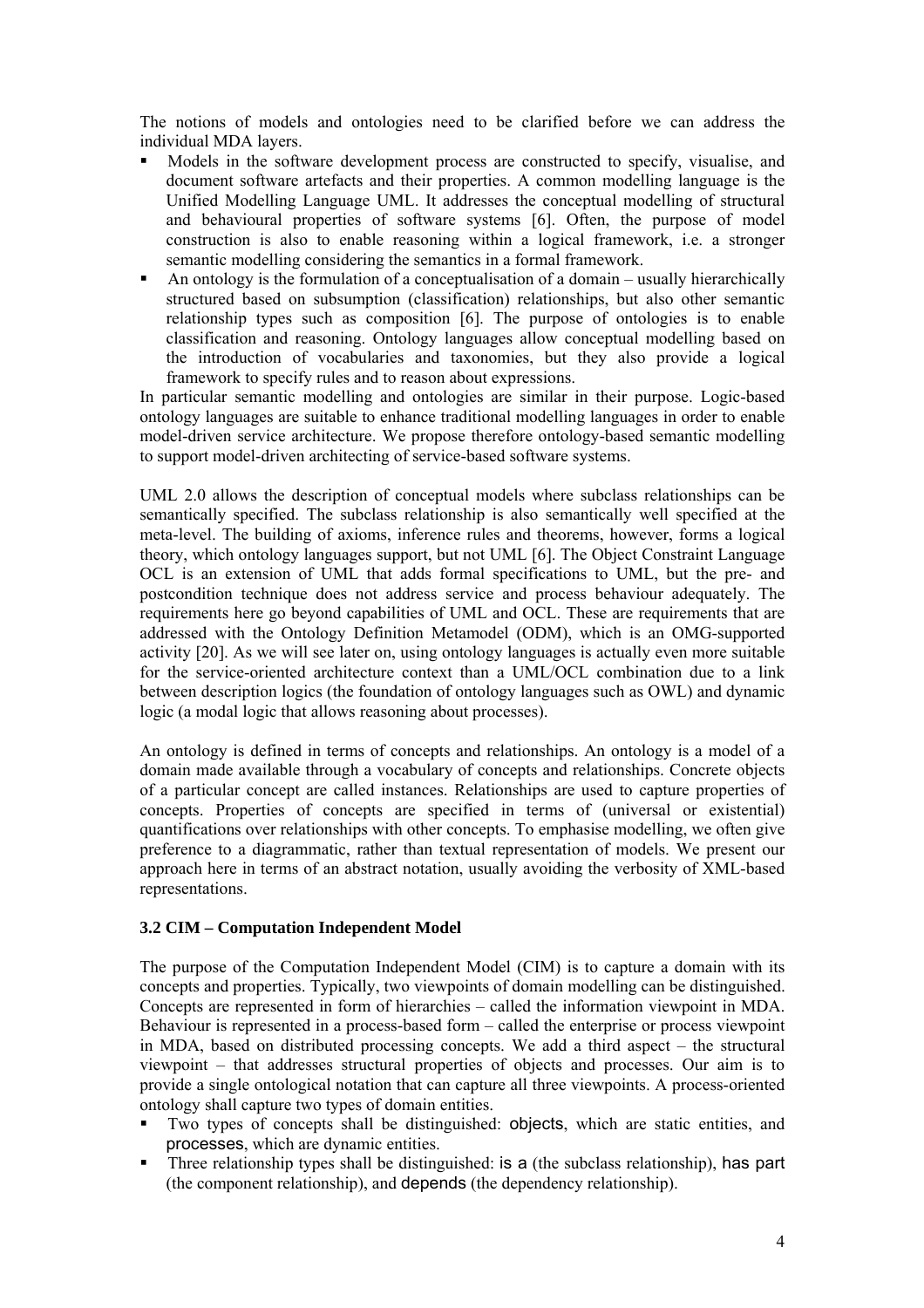Constraints, or properties, on concepts and relationships can be expressed as logical formulas. The subclass relationship is the classical form of relating concepts in ontologies. For domainspecific software systems, the composition of objects and processes from a component perspective is additional, but also essential information. Dependencies are useful to describe input-output relationships between objects and activities that process them. Specific ordering requirements on composed processes can be expressed through constraints. We will discuss the semantics of this ontology notation in Section 3.5.

We need to define or identify an ontology language that can provide the necessary notational framework. An OWL-based ontology with support for the component and dependency relationships satisfies these requirements for notational framework of our modelling approach.

*Example 1 (Semantic Modelling).* The example that we will use to illustrate the modelling and transformation techniques throughout the paper is taken from the banking domain. We can identify the following concepts (see Fig.1):

- objects such as account and sum (of money),
- activities such as account open, close, lodge, transfer, and enquire and processes such as for instance open; !(enquire + lodge + transfer); close which describes sequencing, iteration, and choice of activities. The principal process combinators are ';' (sequential composition), '!' (iteration), '+' (choice), and '||' (parallel composition),

Constraints, such as a precondition balance  $\ge$  sum on the transfer activity, complement the model. The example in Fig. 1 visualises a basic domain ontology-based model for the bank account example. The information viewpoint shows a classification hierarchy (is\_a) of the central objects. The structure viewpoint specifies the internal structure of both objects and processes. The process viewpoint presents the dependencies (data flow) between processes and objects. The three viewpoints are each based on a different relationship type.

Reasoning facilities of an ontological framework can be deployed to check the consistency of ontologically defined domain models. The verification of properties is important for service development and deployment due to the involvement of different clients and providers.

*Example 2 (Reasoning).* With instances attached to the entities, an inference engine can, for example, determine all bank account instances with a negative account balance. Another example of a reasoning task is the satisfaction of a precondition for a money transfer on a particular account.

#### *<< Fig. 1. CIM-level Excerpts from a Banking Domain Ontology. >>*

#### **3.3 PIM – Platform Independent Model**

The Platform Independent Model (PIM) shifts the focus from the computation-independent capture of the domain to a focus on architectural constraints imposed by the computational environment. Architectures and processes are the key aspects at this service modelling level. The architectural focus is on services, their architectural configuration, and interaction processes [27,28,8]. Architectural configuration addresses the interaction processes (remote invocation and service activation) between different components of a software system. Again, we will use an ontology to express these aspects.

Services are the components of the system architecture. They form the starting point of architecture modelling. Different approaches for service ontologies have been proposed. These differ in the way service and processes are represented in the ontologies – see Section 6 for a more detailed review. Since representing not only properties of services, but also their configuration and assembly into processes is important here, we use the Web Service Process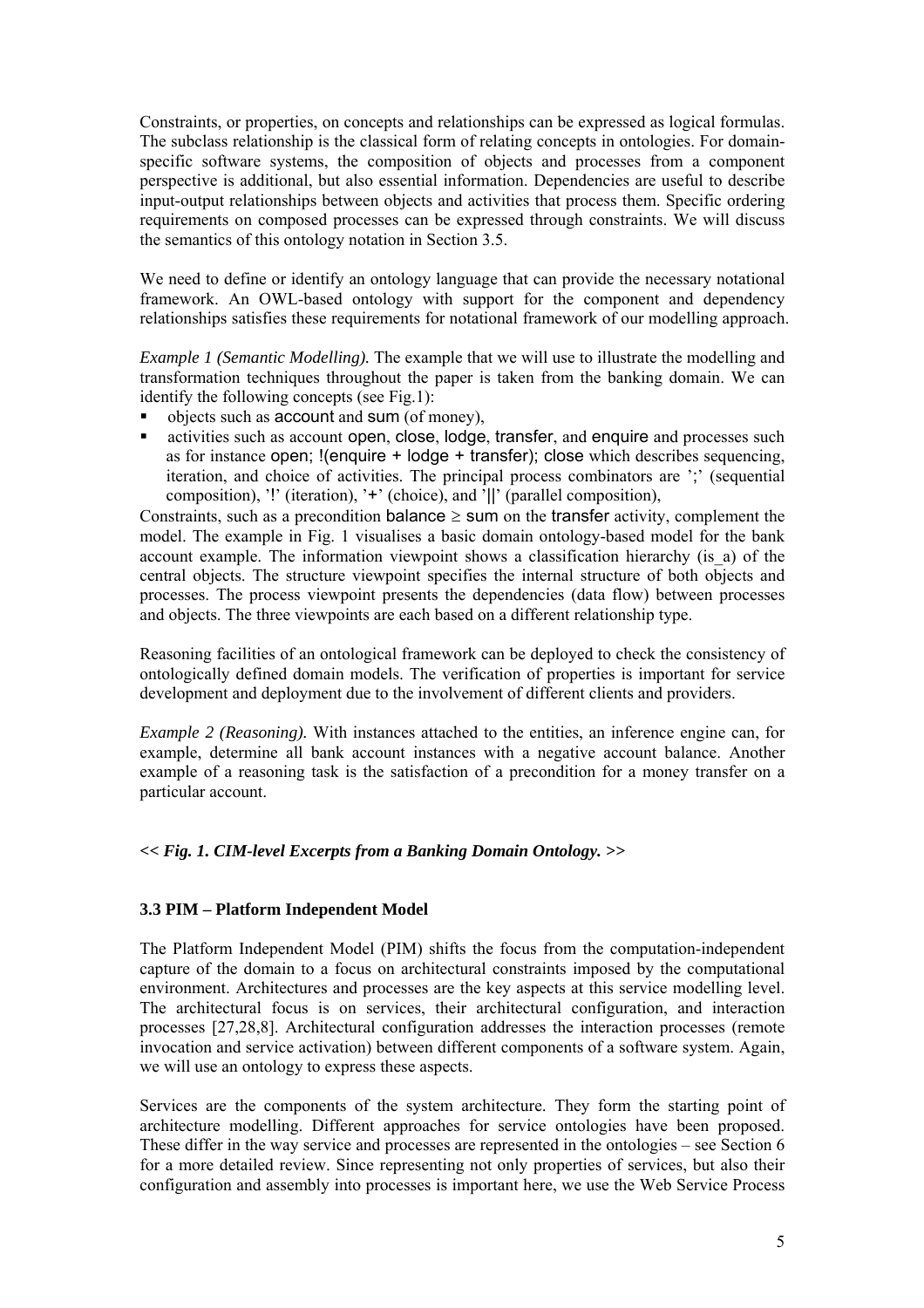Ontology (WSPO), whose foundations were developed in [23]. This ontology focuses on the architectural perspective more than service ontology frameworks such as OWL-S [7] and WSMO [13]. OWL-S and the FLOWS ontology [31] also support service composition, but we chose WSPO as a more focussed and decidable ontology defined for service composition support. Services (and processes) in WSPO are not represented as concepts, but as relationships denoting accessibility relations between states of the system in order to realise a coherent process-oriented framework that enables modal reasoning about software behaviour.

WSPO provides a template for service and service process description. Syntactical parameter information in relation to the activities – to be implemented through service operations – and also semantic information such as pre-conditions are attached to each activity as defined in the template. This PIM service process template defines the basic structure of states and service processes. In Fig.2, the template is applied to service transfer. Instead of transfer, a composite process could also have been the central template relationship.

- Ontology concepts in this approach are states (pre- and poststates), parameters (in- and out-parameters), and conditions (pre- and postconditions).
- Two forms of relationships are provided in the ontology. The services or processes themselves are called transitional relationships. Syntactical and semantical descriptions – here parameter objects (syntax) and conditions (semantics) – are associated through descriptional relationships.

WSPO can be distinguished from traditional service ontologies by two specific properties. Firstly, based on an extension of description logics [3], it adds a relationship-based process sublanguage enabling process expressions based on iteration, sequential and parallel composition, and choice operators. Secondly, it adds data to processes in form of parameters that are introduced as constant process elements into the process sublanguage. This ontological representation in WSPO is actually an encoding of a simple dynamic logic (a logic of programs) in a description logic format [23], allowing us to avail of modal logic reasoning about processes in this framework.

#### *<Fig. 2. WSPO Service Process Template for the PIM-layer applied to Service 'transfer'.>*

*Example 3a (Semantic Service Modelling).* A number of individual services – such as open, balance, lodge, transfer, and close – have been defined. A semantic model of each of the services comprises syntactical and semantical aspects. In Fig. 2, these functional properties of service 'transfer' are illustrated, where the input- and output-parameter objects and the preand postcondition are modelled. The constraint from the CIM model, see Example 1, is here integrated as a precondition.

*Example 3b (Semantic Process Modelling).* The architecture- and process-oriented PIM model of the bank account focuses on the activities and how they are combined to processes. The abstract process

open; !( enquire + lodge + transfer ); close

defined in Example 1 describes a sequence of account creation, an iteration of a choice of balance enquiry, lodgement, and transfer activities, and a final account closing activity. This process, which is another example of a transitional relationship in the PIM template, can be represented in WSPO as a composed relationship expression (here in textual representation):

```
open ° (acc); 
! (enquire ° (acc); lodge ° (acc, sum); transfer ° (from, to, sum) ); 
close ° (acc)
```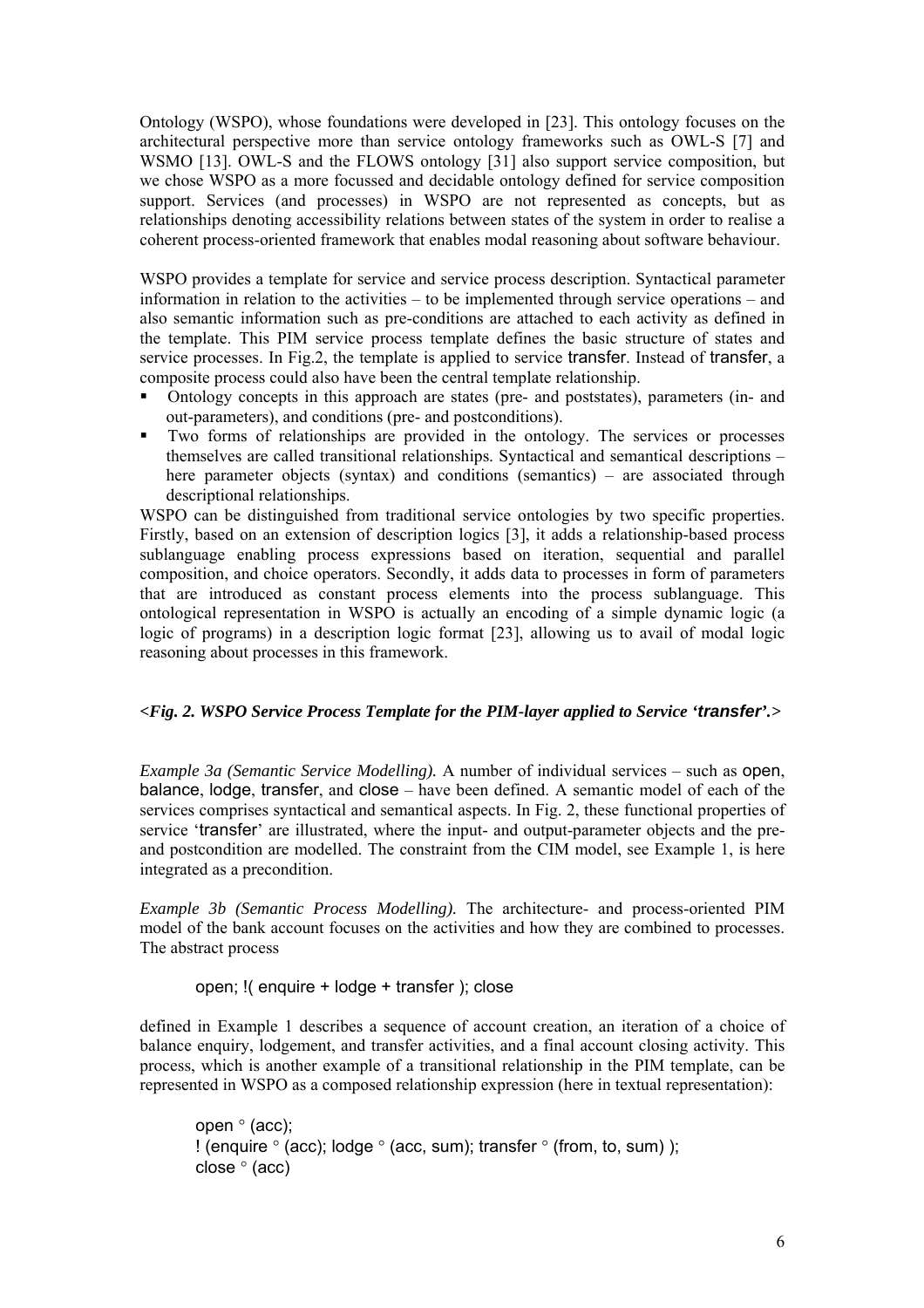with parameter data attached to service names using the functional application operator  $\circ$ .

WSPO actually formalises our understanding of the central service and process notions in the context of service-based software systems.

Ontologies enable reasoning about specifications. WSPO enables reasoning about the composition of services in architectures. In [23], we have presented an ontological matching notion that can be applied to determine whether a service provider can be connected to a service user based on their individual service and process requirements. A classical refinement notion for operations [17] and a simulation notion for processes [29] in description logic format form the basis for this matching definition.

*Example 4 (Reasoning).* Assume that in order to implement an **account** management process, a transfer service needs to be integrated. For any given state, the process developer might require

∀preCond . (balance > sum) and

```
∀transfer . ∀postCond . (balance() = balance()@pre − sum)
```
which would be satisfied by a provided service with

∀preCond . true

and

```
∀transfer . ∀postCond . (balance() = balance()@pre − sum) ∧ 
                           (lastActivity = 'transfer')
```
based on a refinement condition – weakening the precondition and strengthening the postcondition. The @-construct, known from OCL, refers to the attribute in the prestate.

The refinement notion used in the example above is based on the consequence inference rule from dynamic logic and integrates the pre/postcondition technique into WSPO – which demonstrates the benefit of using the non-standard interpretation of concepts and relationships and the link to dynamic logic.

While architecture is the focus of this model layer, our approach does not qualify as an architecture description language [16], although the aim is also the separation of computation (within services) and communication (interaction processes between services). Architecture description languages usually provide notational means to describe components (here services), connectors (channels between services), and configurations (the assembly of instantiations of components and connectors). Our approach comes close to this aim by allowing services as components and process expressions as configurations to be represented.

#### **3.4 PSM – Platform Specific Model**

Our platform is the Web services platform – consisting of languages, protocols, and software tools. Models for the platform-specific layer (PSM) need to address two aspects: a platform model and implementation specific models. The platform model is here constrained by the Web services technologies and its service-oriented architecture principles. The implementation-specific models characterise the underlying models of the predominant languages of the platform. The platform in our case is different from typical MDA platforms such as Java, .NET, or CORBA where the generation of executable programs is at the centre. The Web services platform is about abstract syntactical service descriptions (WSDL), abstract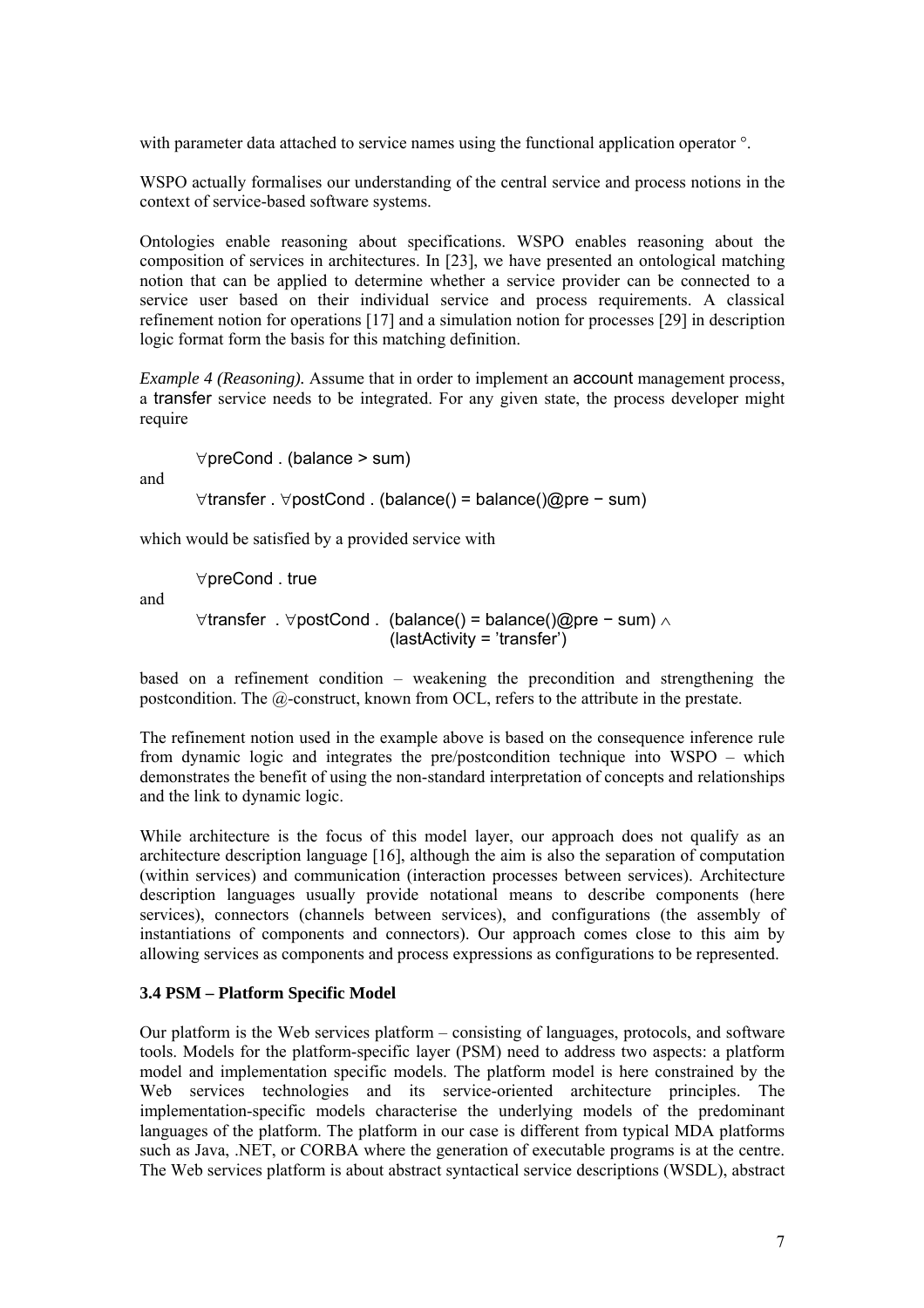semantical service descriptions (e.g. WSMO or OWL-S), and service process definitions (e.g. WS-BPEL or WS-CDL). Transformations into this layer are therefore distinctively different from traditional PIM-to-PSM mappings. We focus on models for the WSMO and WS-BPEL platform languages here – although the ultimate aim of model-driven development is to provide transformations for a range of target languages.

Interoperability of services is a key objective of the Web services platform. Two concerns determine the techniques used at this layer: the abstract description of services to support their discovery and remote invocation and the standardised assembly of services to processes. Two different models supporting executable and tool-supported languages are therefore relevant here:

- Description and Discovery. Abstract syntactical and semantical service interfaces shall be supported. The Web Services Description Language (WSDL) supports syntactical information needed for service invocation. We, however, focus here on semantically enhanced descriptions enabled. Services as the basic components of processes can be represented as concepts in ontologies [25]. This approach is followed by widely used service ontology frameworks such as OWL-S [7] and WSMO [13].
- Processes and Composition. The Business Process Execution Language for Web Services (WS-BPEL) is one of the proposed service coordination languages [26,33]. WS-BPEL specifications can be created by converting process expressions from WSPO.

The benefit of using an ontology for description and discovery can easily be seen when the discovery and matching of OWL-S or WSMO-based semantic service descriptions of a range of functional and non-functional properties is compared with syntax-oriented WSDL descriptions.

*Example 5a (Semantic Service Description).* WSMO descriptions capture syntactical and semantical descriptions as WSPO does, see Examples 3 and 4. It adds, however, various nonfunctional aspects that can be included into the discovery and matching task. WSMO defines a template for the representation of service-related knowledge, see Fig. 3. The WSMO concepts are the central services concept and auxiliary domains for descriptional entities, i.e. expressions of different kinds. Relationships in the template represent service properties of two kinds. Properties such as preCond, postCond, assumption, and effects relating to the service semantics are called capabilities. Properties such as messageExchange are syntactically oriented interface aspects.

#### *<<Fig. 3. Ontological Service Template (WSMO) with Interface and Capability Aspects.>>*

Standardised description and invocation formats enable interoperability. Required functionality for a particular process can be retrieved from other locations. An example is an authentication feature for an online banking system. The authentication service, integrated into the banking process, can be provided at a remote location by a third-part provider.

*Example 5b (Service Process Definition).* WS-BPEL offers a range of control flow operators including sequence, flow (parallel composition), switch (choice), and while (iteration). These are direct counterparts of the WSPO relationship combinatory. The result of the transformation for the account management process can be seen in Appendix 1.

#### **3.5 Semantics of the Ontology Layers**

Ontology languages are logics defined by interpretations and satisfaction relations on semantical structures such as algebras (sets and relations) and state-based labelled transitions systems (e.g. Kripke transition systems). We can exploit the description logic foundation of ontology languages such as OWL [3]. While a full treatment is beyond the scope of this paper,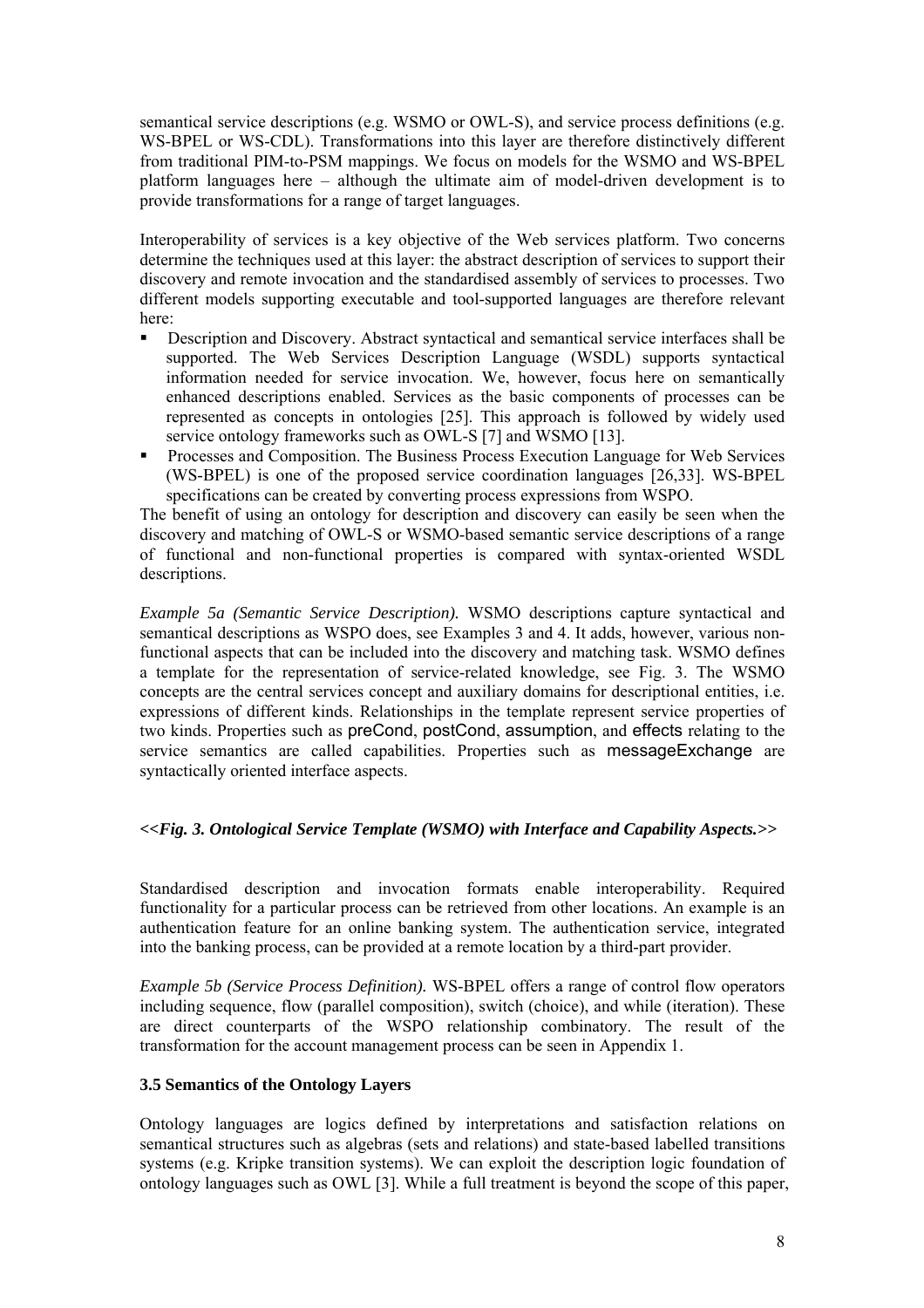we address the central ideas since the definition of ontology transformations requires underlying formal semantical models. A semantical metamodel for each of the layers can be formulated based on standard approaches in this context:

- A domain ontology the CIM layer can be defined in terms of sets (for concepts) and relations (for relationships). We have proposed OWL-DL, which is defined in terms of standard description logic [3].
- The architectural and process aspects the PIM layer can be defined in terms of labelled transition systems, such as Kripke transition systems, where sets represent states and relations represent transitions between states. WSPO is also defined in terms of description logics with some extensions that exploit a link to dynamic logic [3,30].
- The interoperability aspects s the PSM layer can be split into interface (defined in terms of sets and relations) and configuration and process behaviour (defined in terms of state transition mechanisms). The proposed service description notation WSMO is also rigorously defined in terms of logics. BPEL is a workflow and business process language whose central concepts can be defined in terms of a process calculus along the lines of the process expression sublanguage of WSPO [15,22].

In the future, these frameworks can be mapped onto the soon to be standardised OMGsupported Ontology Definition Metamodel (ODM). This can be expected to be straightforward due to an ODM-OWL mapping as part of ODM.

# **4 Ontology-based Model Transformations**

Without explicitly defined transformations, a layered modelling approach will not be feasible. Transformations between the model layers need to be automated to provide required tool support and to enable the success of the approach. Following the OMG-style for MDA transformations, we define transformation rules based on patterns and templates. While it is evident that the transformations we require here are about adding new structures, for instance notions of state and state transition for the architectural PIM layer, the original model should be recoverable and additional application information on that layer should not be added. What we aim at is therefore not a refinement or simulation notion in the classical sense – although these notions will help us to define the transformations.

The main aim of transformations in traditional MDA is full automation, which is not our central objective here. Supporting and guiding the software architect, however, is important – see Fig. 4 for an overview of the transformation approach.

- The CIM-to-PIM mapping changes the focus from domain modelling to architecture modelling, which might require some additional information. However, given a detailed domain model addressing the three viewpoints, all information required by the PIM template is available.
- The PIM-to-PSM mapping requires additional information, in particular for the comprehensive abstract description of functional and non-functional aspects.

Both transformations can in any case automatically generate structured templates and skeletons that contain core elements.

#### *<< Fig. 4. Mappings between the Ontology Layers – Overview. >>*

#### **4.1 CIM-to-PIM Mapping**

The CIM-layer supports abstract, computation-independent domain modelling. This model is mapped to a computation-oriented, but still platform-independent service-based model. The PIM-layer supports analysis and reasoning for architecture and process aspects, such as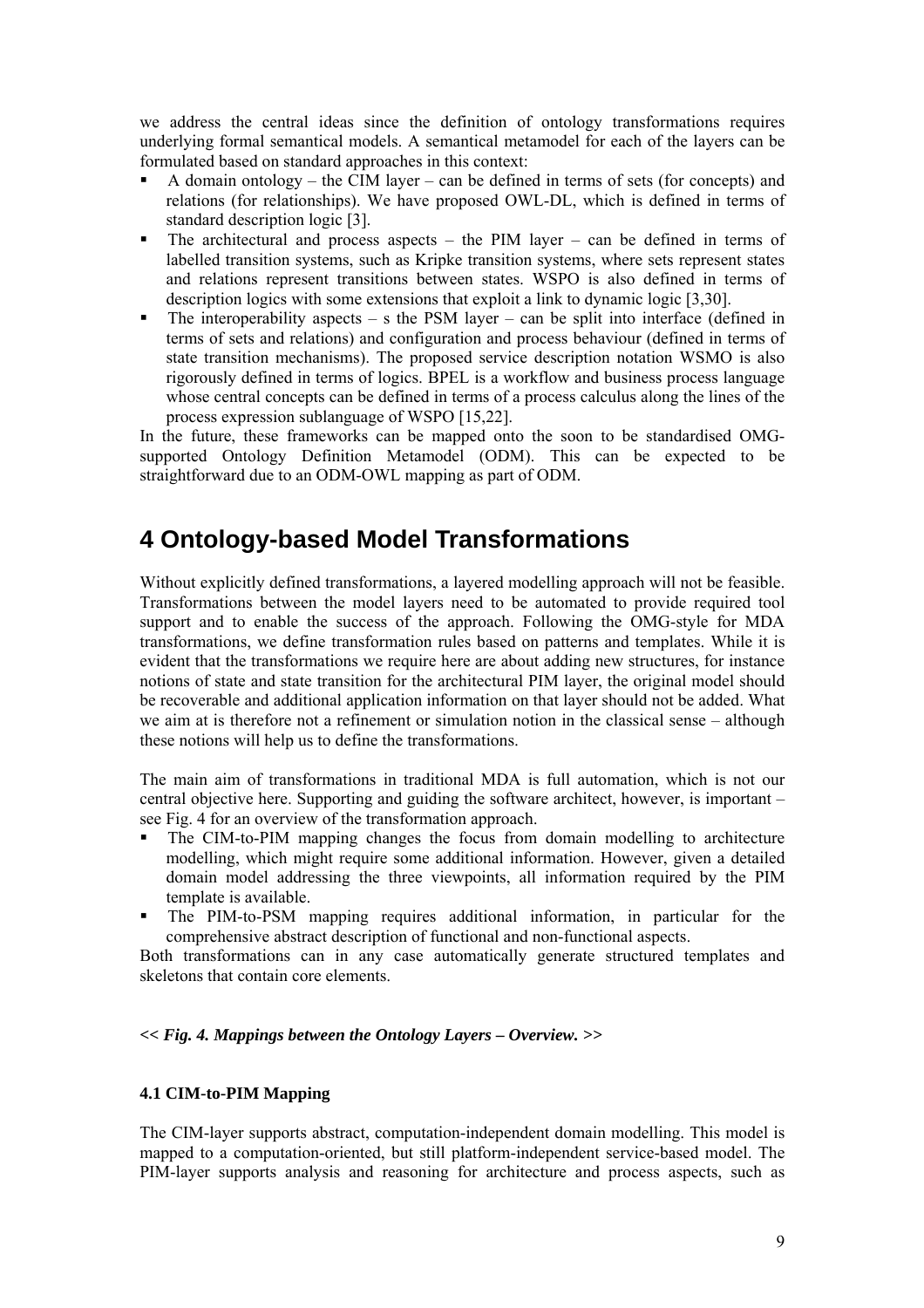configuration and composition, on an abstract level. Consequently, information only needs to be added to a CIM to provide a sufficient level of structure for the PIM-level if the process viewpoint is not adequately modelled. A process-specific PIM template, see Fig. 3 for a template application to the banking context, guides the transformation process. We have defined the rules for the CIM-to-PIM transformation in Table 1.

| Rule            | Aspect          | <b>Description</b>                                                |
|-----------------|-----------------|-------------------------------------------------------------------|
| CP <sub>0</sub> | template        | For each process element in the CIM, create a PIM template.       |
| CP <sub>1</sub> | process element | The PIM process element is the process element of CIM.            |
| CP2             | states          | Create default concepts for pre- and post-states.                 |
| CP <sub>3</sub> | syntax          | For each in- and out-parameter of processes, create a separate    |
|                 |                 | syntax (object) element.                                          |
| CP4             | semantics       | Create pre- and postconditions depending on availability of       |
|                 |                 | external additional information in form of constraints.           |
| CP <sub>5</sub> | process         | If process expressions available in form of constraints, then     |
|                 |                 | expressions create complex process using relationship expressions |
|                 |                 | in WSPO.                                                          |

Table 1. Transformation Rules for the CIM-to-PIM Mapping.

In MDA, the transformation steps are defined in terms of model markings and applications of templates. Marks are annotations (or metadata) of entities in the original model to support the mapping that indicates how these entities are used in the target model. Marks can support the determination of the mapping template to be deployed. The CIM-to-PIM transformation rule CP0, which defines the creation of a PIM-template for CIM-concepts marked as 'process', is an example of this.

*Example 6 (CIM-to-PIM Transformation).* Fig. 2 represents the result of the transformation of the transfer process from Fig. 1 using the rules defined in Table 1. The transfer concept in Fig. 1 is marked as a process, which based on rule CP0 creates a PIM process template with explicit states (rule CP2). The CIM concept transfer becomes the transitional relationship element at the centre of the PIM template (rule CP1). The input and output elements, associated to transfer using dependencies (see Fig. 1), are mapped to syntax descriptions (rule CP3). Equally, additional constraints in the CIM such as pre- and postconditions are mapped to the PIM semantical descriptions (rule CP4).

A detailed CIM with constraints actually contains all information needed to fill the WSPO template. In general, not all CIM information is used. For instance, structural aspects are only relevant for the platform specific layer.

#### **4.2 PIM-to-PSM Mapping**

The platform-specific model (PSM) is defined in our approach by two separate models: service metadata based on ontology descriptions to address service discovery, and process orchestration and choreography descriptions to address service composition. The corresponding transformation rules for these two aspects – we chose WSMO for ontologybased description and WS-BPEL for service orchestration to illustrate this mapping – are presented in Table 2.

Table 2. Transformation Rules for the PIM-to-PSM Mapping.

| Rule            | Aspect | <b>Description</b>                                    |
|-----------------|--------|-------------------------------------------------------|
| PP <sub>1</sub> | WSMO   | From the WSPO-based PIM, map process relationships to |
|                 |        | WSMO service concept and fill message Exchange and    |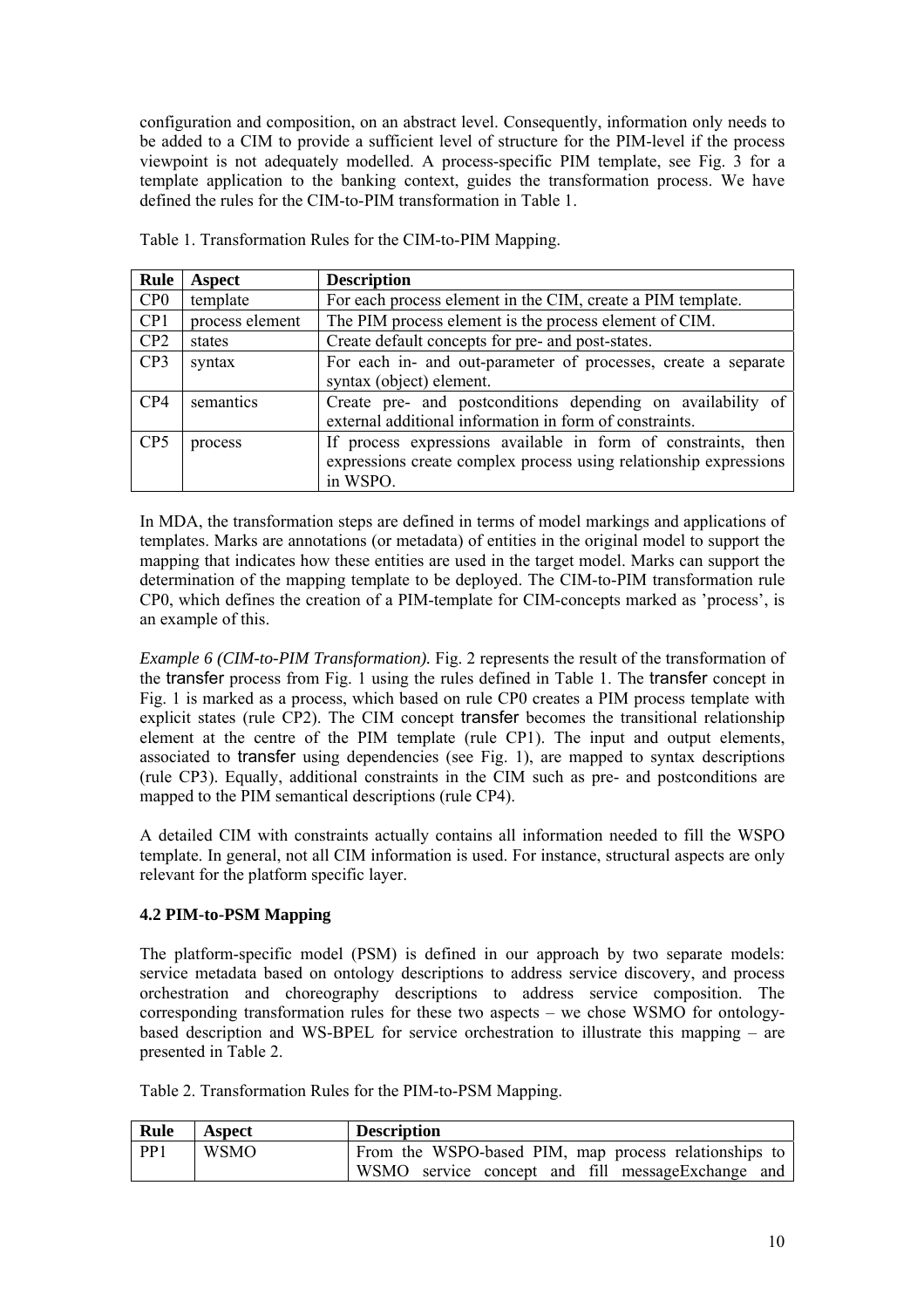|                 |                     | pre/postCond properties accordingly, see WSMO-template in      |
|-----------------|---------------------|----------------------------------------------------------------|
|                 |                     | Fig. $4$ .                                                     |
| PP1.1           | <b>WSMO</b>         | Map the WSPO in and out objects onto WSMO message              |
|                 | messageExchange     | exchange descriptions.                                         |
| PP1.2           | <b>WSMO</b>         | Map the WSPO pre- and postconditions onto WSMO pre and         |
|                 | pre-/postconditions | postconditions.                                                |
|                 |                     |                                                                |
| PP <sub>2</sub> | <b>WS-BPEL</b>      | The complex WSPO process relationships can be mapped to        |
|                 |                     | <b>BPEL</b> processes.                                         |
| PP2.1           | WS-BPEL process     | For each process create a BPEL partner process                 |
|                 | partners            |                                                                |
| PP2.2           | WS-BPEL             | Convert each process expression into BPEL-invoke activities    |
|                 | orchestration       | and the client side BPEL-receive and -reply activities at the  |
|                 |                     | server side.                                                   |
| PP2.3           | WS-BPEL<br>process  | Convert the process combinators ';', '+', '!', and '  ' to the |
|                 | activities          | BPEL combinators sequence, pick, while, and flow, resp.        |

The WSPO-to-WSMO mapping copies functional properties – both syntax and semantics – to the PSM. Similar to states that are added to CIMs to provide the structure to express process behaviour, we add structure in form of non-functional aspects to PIMs to support further descriptions for service discovery. Due to the nature of the platform requiring abstract service descriptions, the aspect is on the same level of abstraction as the platform-independent model.

*Example 7 (PIM-to-PSM Transformations)*. The WSMO example in Fig. 3 is the result of mapping the PIM, presented in Fig. 2, to the Web services platform layer according to rule PP1 defined in Table 2. Syntactical elements for the interface and semantical capabilities such as pre- and postconditions are directly mapped from the corresponding WSPO elements according to the transformation rules PP1.1 and PP1.2.

The WSPO-to-WS-BPEL mapping converts process expressions into a BPEL business process skeleton, see Fig. 4. WS-BPEL is an implementation language for process execution in form of process orchestrations. WS-BPEL implementations are supported by service engines available from various providers. Since WSPO comprises a process expression sublanguage similar to WS-BPEL, a WSPO model can be fully translated into WS-BPEL. In order to form a complete, executable WS-BPEL specification, a number of additional elements have to be specified, which includes namespace and partner type information. This is platform-specific information and is therefore not included in WSPO.

A central benefit of MDA is the provision of several transformations for a given CIM to support different platforms. For instance, we could have provided transformations for OWL-S and WS-CDL as alternatives to WSMO and WS-BPEL, respectively, allowing user to switch between platform languages easily. These automated transformations would also allow circumventing implementation restrictions by providing a richer set of process combinators at the PIM level, supported by transformations onto a combination of simpler combinators.

#### **4.3 Formal Mapping Definitions**

Our focus here is the illustration of the different modelling capabilities of ontology languages and ontologies on the different model layers. Our objective is to motivate the need for and the benefits of a layered ontological modelling and transformation approach. A formal model of transformations is beyond the scope of this paper. Languages such as QVT [21], like ODM also supported by the OMG, can provide standardised frameworks in the future. Graph transformation and graph grammars provide suitable formal frameworks to formalise the transformation rules [12,4]. We have used graphs as the visualisation mechanism for ontological models. Graph-based models and CIM-to-PIM transformation semantics are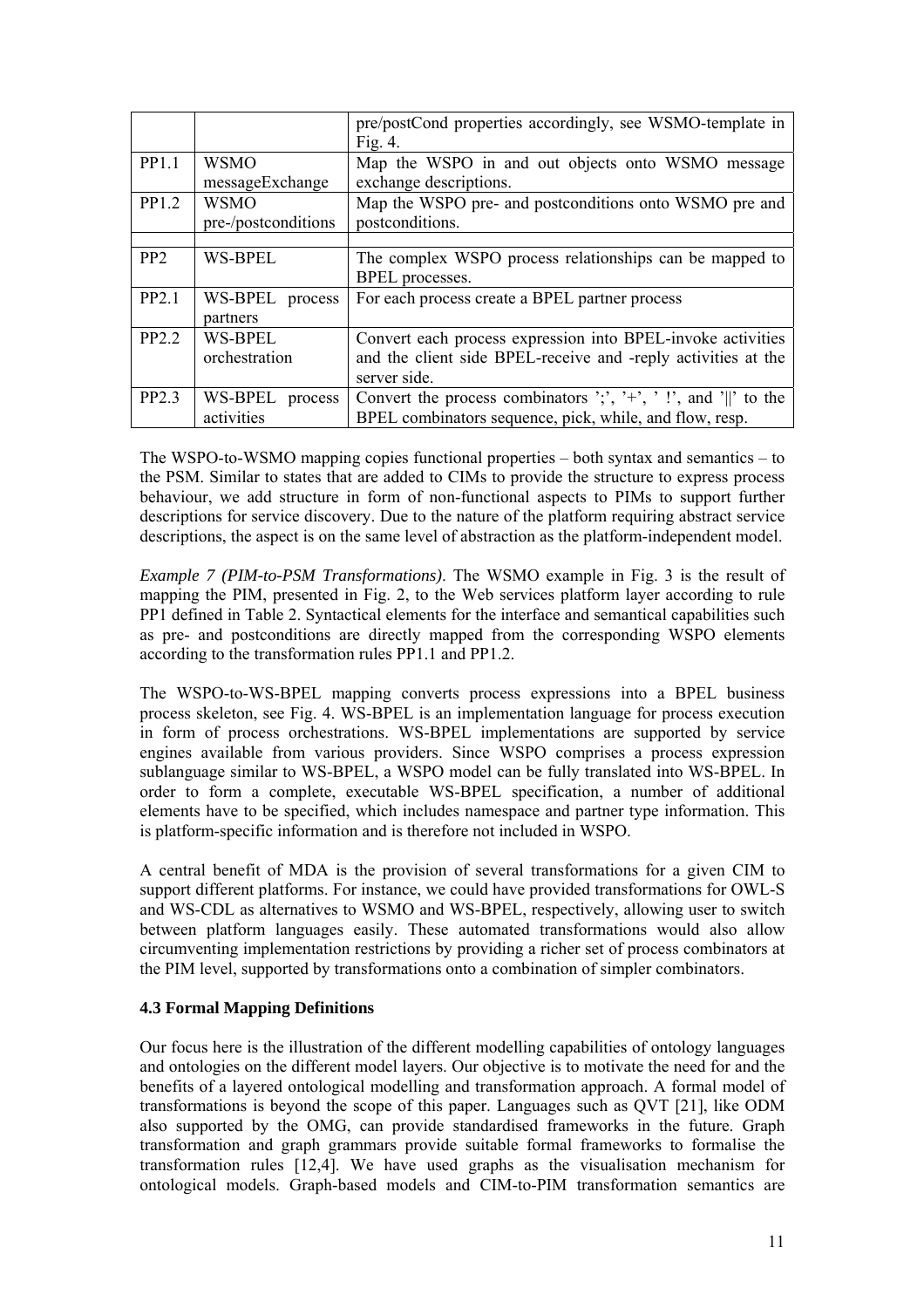therefore a natural combination. The semantics of a CIM can be seen as a directed labelled graph with nodes (objects and processes) and edges (relationships). The semantics of a PIM can be seen directed labelled graph, where descriptional and transitional roles are distinguished. This is equivalent to a Kripke transition system, the semantic structure underlying description logic specifications (see Section 3.4). This can be implemented as a graph expansion, where essentially state concepts are introduced. The original CIM can be retrieved by projecting on individual PIMs and then merging all process PIMs into one CIM. Formal transformation definitions are required to establish the correctness of the transformation in terms of semantics preservation.

# **5 Modelling – Standards and Interoperability**

Interoperability and model integration is a central issue in model-driven development. The remodelling of existing UML-models in ontology format cannot be expected from a software developer. Automated conversion between the formats is consequently needed. Although UML and ontology languages are not the same, they do overlap substantially and therefore allow the conversion between UML models and OWL-based ontologies. A common metamodel with mappings to UML and OWL can solve this problem.

A standardised ontology metamodel like ODM [20] allows us to integrate our technique further with existing standards. ODM provides mappings between ontology and other modelling languages. A UML profile for ontologies makes UML's graphical notation available. MOF compliancy for ODM facilitates tool support. XMI, i.e. production rules using XSLT, can be used to export model representations to XML, e.g. to generate XML Schemas from models using the production rules. We have summarised the MDA framework and compared it with our proposed extension in Fig. 5. Our framework is shown on the left-hand side and the OMG MDA-context on the right-hand side. It illustrates the interoperability and integrability of our ontology models with UML-based models.

#### *<< Fig. 5. Overview of MDA and Ontology-based Service Modelling (with transformations between the layers and the influence of ODM for the ontology layers). >>*

In addition to the standards relating to modelling and description, transformation standards also need some attention. Declarative query and transformation languages have recently been promoted to replace older, procedural languages such as XSLT. The Query View Transformation language QVT is an example [21]. We have used an ad-hoc approach in our implementation based on a format supported by the OMG in the MDA framework. In the future, once QVT is widely supported, it is another option to transformation specification and implementation.

# **6 Related Work**

Service ontologies are ontologies to describe Web services, essentially to support their semantics-based discovery in Web service registries. WSMO [13] and OWL-S [7] are the two predominant examples that have been developed and used extensively in the recent past. WSMO is not an ontology, as OWL-S is, but rather a framework in which ontologies can be created. The Web Service Process Ontology WSPO [23] is also a service ontology, but the focus has shifted here to the support of description of and reasoning about service composition and service-based architectural configuration. Both OWL-S and WSPO are or can be written in OWL-DL. WSMO is similar to our endeavour here, since it is a framework of what can be seen as layered ontology descriptions. We have already looked at the technical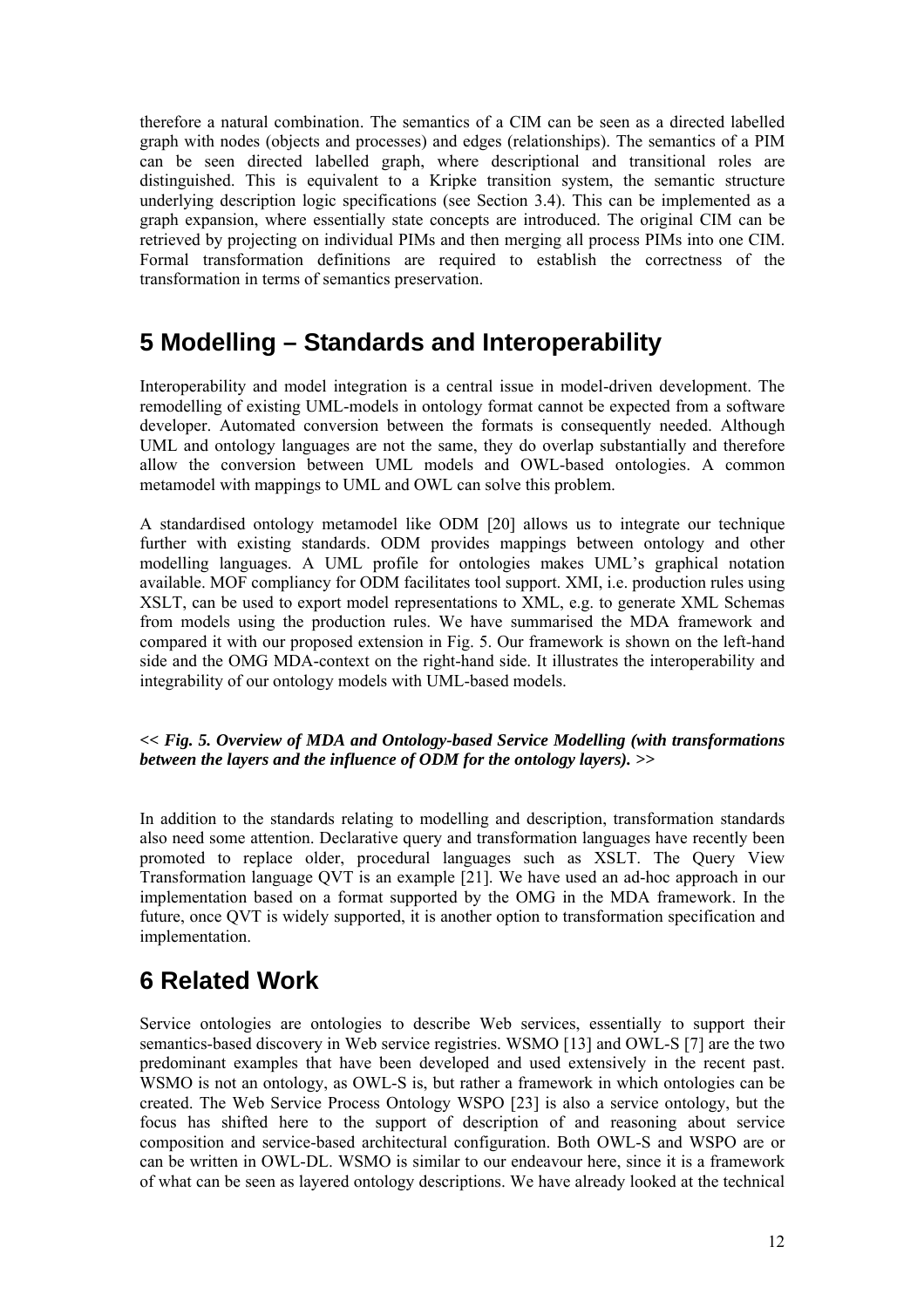aspects of WSMO descriptions. WSMO supports the description of services in terms more abstract assumptions and goals and more concrete pre- and postconditions. The FLOWS ontology from the Semantic Web Services Framework is a recent service process ontology very similar to WSPO [32]. Although FLOWS is a more expressive modelling framework, WSPO is in contrast to FLOWS decidable [23], which adds to the tractability of our solution.

In addition to service description, service modelling as part of a service engineering approach is a staged, layered process. We have already discussed the OMG efforts to develop an ontology definition metamodel (ODM) for layered model-driven architecting in the previous section, which, due to its support of OWL, allows integration with UML-style modelling. ODM, however, is a standard addressing ontology description. The reasoning component, which is important here, would need to be addressed in more detail. Some developments have started exploiting the connection between OWL and MDA. In [9], an MDA-based ontology architecture is defined, which includes aspects of an ontology metamodel and a UML profile for ontologies – corresponding to ODM. A transformation of the UML ontology to OWL is implemented. The works by Djurić et.al. [9,10] and the OMG [19,20], however, need to be carried further to address the ontology-based modelling and reasoning of service-based architectures.

In particular, the Web services platform needs to be addressed in the context of Web-based ontology technology. Grønmo et.al. [11] introduce – based on ideas from [9] – an approach similar to ours. Starting with a UML profile based on activity diagrams, services are modelled. These models are then translated into OWL-S. Although the paper discusses process composition, this aspect is not detailed. We have built on their work in this respect by considering process compositions and by mapping into a service ontology that focuses on providing explicit support for service processes. Other authors [15] have directly connected UML modelling with WS-BPEL code generation, without the explicit ontology framework. Integrating ontologies, however, enhances the semantic modelling and reasoning capabilities in the context of service architectures. These approaches go beyond our framework in that UML-style graphical modelling is provided. We have discussed in Section 5 how this could be introduced into our solution

# **7 Conclusions**

The development of service-based software architectures requires the integration of domain modelling and architectural configuration aspects in order to implement services as reusable and composable entities in a process-oriented environment. We have presented an integrated, layered semantic service modelling and transformation framework. We have demonstrated that different ontology-driven modelling techniques exist to support these different activities. The effort leading towards model-driven architecture acknowledges the importance of modelling for the architectural design of software systems:

- Ontologies are a natural choice to enhance modelling capabilities. While this is recognised in the community, we have exploited the new degree of sharing and ubiquity enabled through Web ontology languages and the reasoning capabilities of logic-based ontology languages for service engineering.
- Ontology-based transformations allow the seamless and coherent transition from one development focus to another. These ontology transformations allow the integration of domain modelling, architectural design, and the description and discovery of services.

Our approach addresses a software service-specific solution, reflecting the current development of the Web services and the Semantic Web. The primary platform we aim to support is service-oriented architecture with the second Web services generation focusing on processes and composition, utilising the Semantic Web with its ontology technology support.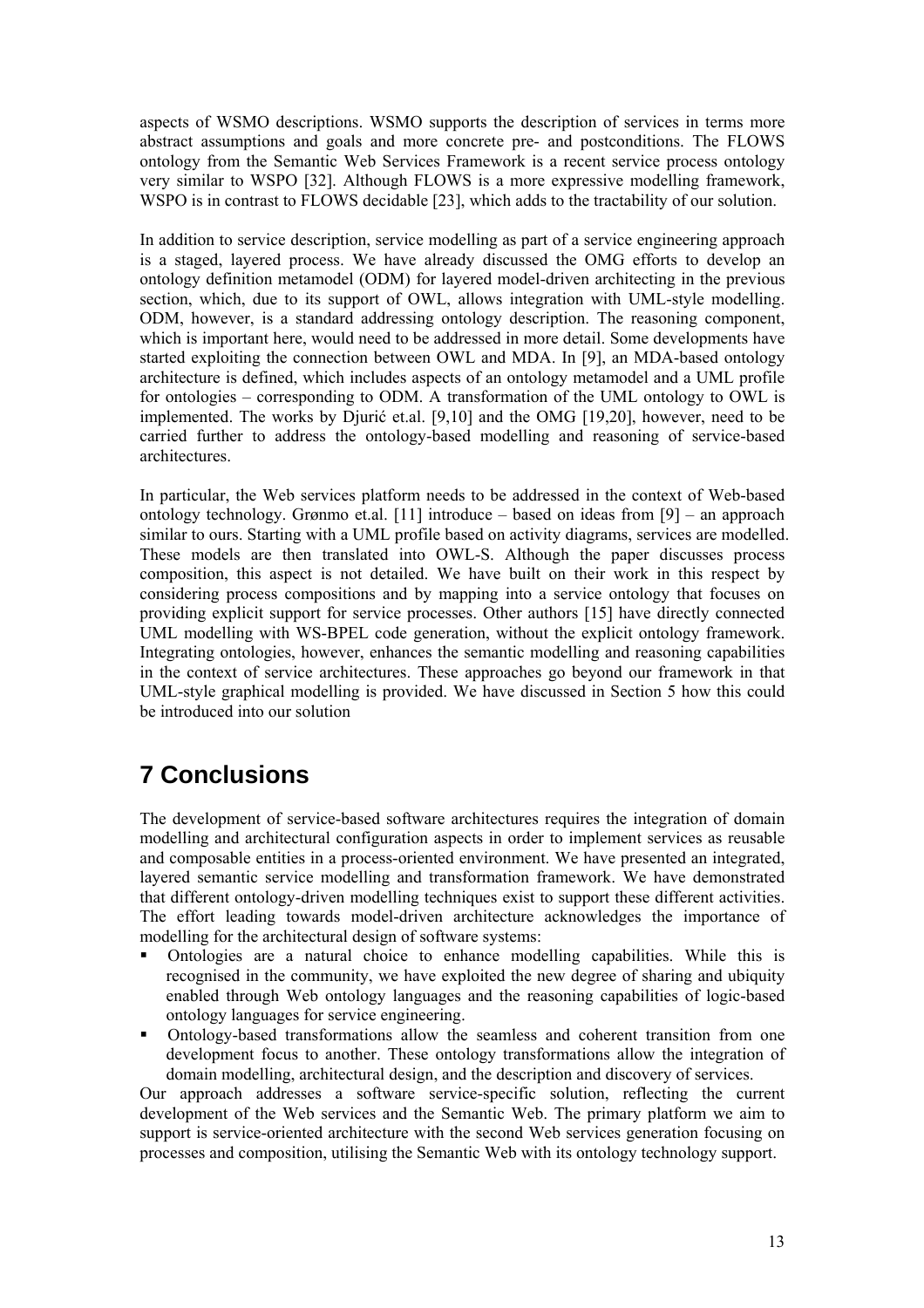A platform of the expected importance in the future, such as the Web services platform, requires an adequate and platform-specific MDA-based service engineering solution. Servicespecific solutions, which have only started to emerge due to the novelty of the platform, are required since the platform with service and process execution and publishable service description is different from the classical MDA focus on component and object platforms. Our framework provides effective support for the software architect through service architecture modelling on an abstract level. The software architects benefits from semantic modelling and reasoning, improved maintainability, and automated generation of potentially a range of different platform specific implementations. In addition to the banking example, which we have implemented to study distribution patterns of services, we have also investigated service-based learning technology systems implementations. Although not all aspects are currently fully automated, as our transformation discussion shows, both areas have demonstrated the benefits of model-driven development in terms of improved software change and maintenance through abstraction and reasoning capabilities.

A critical problem that has emerged from this investigation is the need for conformity and interoperability. As MDA and the Web as a platform are developed and standardised by different organisations, this can potentially cause problems. The current developments, such as the Ontology Definition Metamodel (ODM), however, aim to reconciliate some of these problems. With ODM, our proposed ontologies can, due to their grounding in OWL-DL, be integrated into the ODM. This enables interoperability between ontology-based and traditional models.

Our aim was to demonstrate the benefits and the feasibility of layered ontology-based semantic modelling and transformation for service-oriented architecture. We have developed a semantic modelling and transformation framework. While we have developed reasoning support specific to architectural modelling activities such as refinement- and simulation-based matching, more techniques are possible that exploit the full range of modal reasoning for service description, discovery, and composition and architectural configuration. Reasoning about safety and liveness conditions can enhance the semantic modelling potential further.

## **References**

- [1] R. Allen, D. Garlan, A Formal Basis for Architectural Connection, ACM Transactions on Software Engineering and Methodology, 6 (1997) (3), pp. 213–249.
- [2] G. Alonso, F. Casati, H. Kuno, V. Machiraju, Web Services Concepts, Architectures and Applications, Springer-Verlag, Berlin, 2004.
- [3] F. Baader, D. McGuiness, D. Nardi, P.P. Schneider (editors), The Description Logic Handbook, Cambridge University Press, Cambridge, 2003.
- [4] L. Baresi, R. Heckel, Tutorial Introduction of Graph Transformation: A Software Engineering Perspective, In A. Corradini, H. Ehrig, H.-J. Kreowski, and G. Rozenberg (editors), Proc. 1st Int. Conference on Graph Transformation ICGT02, Springer-Verlag, LNCS 2505, 2002, pp. 402-429.
- [5] L. Bass, P. Clements, R. Kazman, Software Architecture in Practice (2<sup>nd</sup> Edition), SEI Series in Software Engineering, Addison-Wesley, Boston, 2003.
- [6] M.D. Daconta, L.J. Obrst, K.T. Smith, The Semantic Web, Wiley, Indianapolis, 2003.
- [7] DAML-S Coalition. DAML-S: Web Services Description for the Semantic Web, In I. Horrocks and J. Hendler (editors), Proc. First International Semantic Web Conference ISWC 2002, Springer-Verlag , LNCS 2342, 2002, pp. 279–291.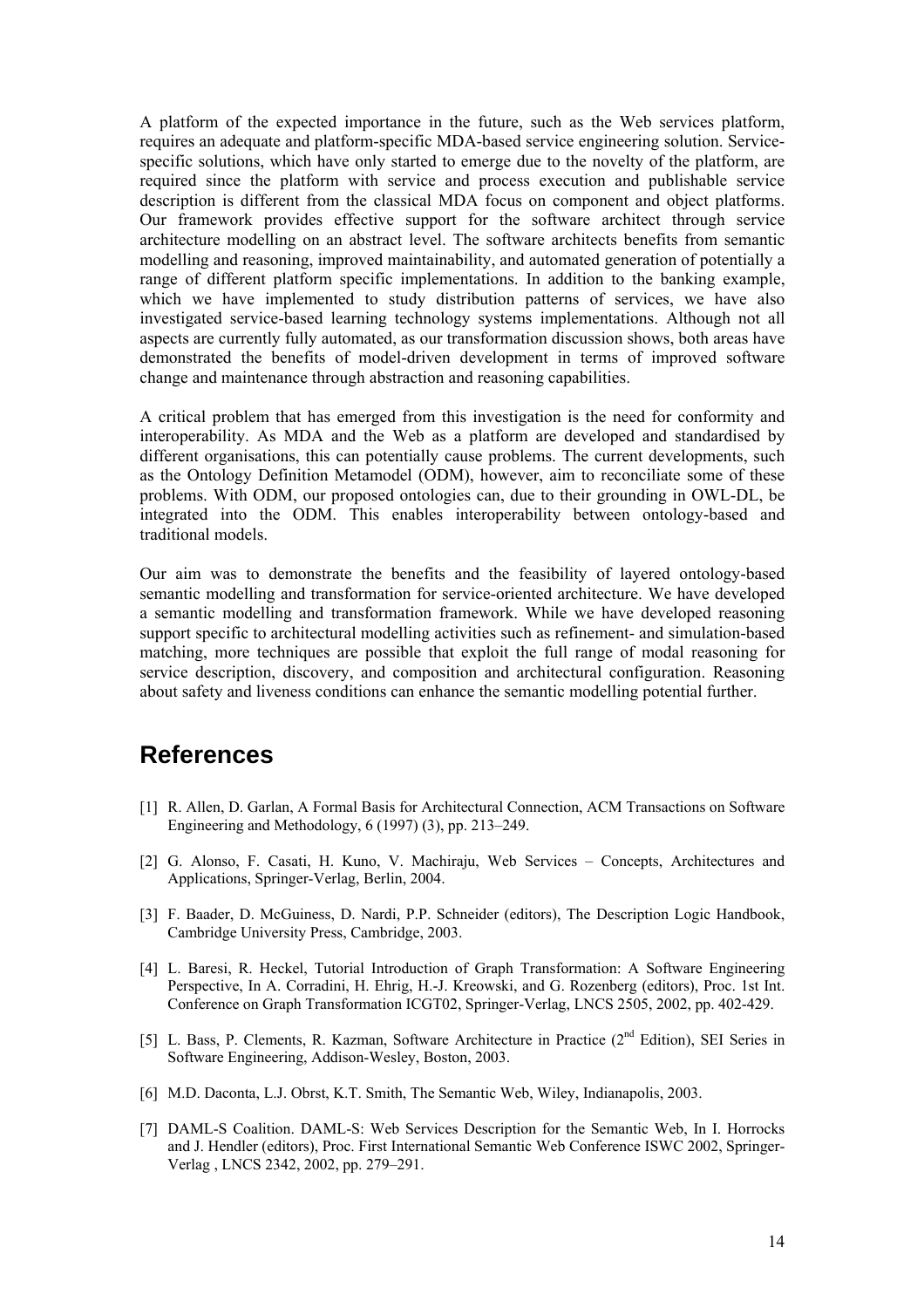- [8] N. Desai, M. Singh, Protocol-Based Business Process Modeling and Enactment, Proc. International Conference on Web Services ICWS 2004, IEEE Press, 2004, pp. 124–133.
- [9] D. Djurić, MDA-based Ontology Infrastructure, Computer Science and Information Systems (ComSIS), 1 (2004) (1), pp. 91–116.
- [10] D. Gašević, V. Devedžić, D. Djurić, MDA Standards for Ontology Development Tutorial, In International Conference on Web Engineering ICWE2004, 2004.
- [11]R. Grønmo, M.C. Jaeger, H. Hoff. Transformations between UML and OWL-S, In A. Hartman and D. Kreische (editors), Proc. Model-Driven Architecture - Foundations and Applications, Springer-Verlag, LNCS 3748, 2005, pp. 269-283.
- [12]J. Kong, K. Zhang, J. Dong, G. Song, A Graph Grammar Approach to Software Architecture Verification and Transformation, Proc. 27th Annual International Computer Software and Applications Conference COMPSAC'03, 2003, pp. 492-497.
- [13]R. Lara, M. Stollberg, A. Polleres, C. Feier, C. Bussler, D. Fensel, Web Service Modeling Ontology, Applied Ontology, 1 (2005) (1), pp. 77-106.
- [14]D.J. Mandell, S.A. McIllraith, Adapting BPEL4WS for the Semantic Web: The Bottom-Up Approach to Web Service Interoperation, In D. Fensel, K.P. Sycara, and J. Mylopoulos (editors), Proc. International Semantic Web Conference ISWC'2003, Springer-Verlag, LNCS 2870, 2003, pp. 227–226.
- [15]K. Mantell, From UML to BPEL Model Driven Architecture in a Web services world, IBM, http://www-128.ibm.com/developerworks/webservices/library/ws-uml2bpel/, 2005, (visited 31/07/2006).
- [16]N. Medvidovic, R.N. Taylor, A Classification and Comparison framework for Software Architecture Description Languages, Proceedings European Conference on Software Engineering / International Symposium on Foundations of Software Engineering ESEC/FSE'97, Springer-Verlag, 1997, pp. 60–76.
- [17]C. Morgan, Programming from Specifications, Addison-Wesley, London, 1994.
- [18]E. Newcomer, G. Lomow, Understanding SOA with Web Services, Addison-Wesley, Boston, 2005.
- [19]Object Management Group, Model-Driven Architecture MDA Guide V1.0.1, OMG, 2003.
- [20]Object Management Group, Ontology Definition Metamodel (OMG RFP: as/2003-03-40), OMG, 2003.
- [21]Object Management Group, MOF QVT Final Adopted Specification (OMG RFP: ptc/05-11-01), OMG, 2005.
- [22]C. Pahl, Layered Ontological Modelling for Web Service-oriented Model-Driven Architecture, Proc. European Conference on Model-Driven Architecture ECMDA'2005, Springer-Verlag, LNCS 3748, 2005, pp. 88-102.
- [23]C. Pahl, An Ontology for Software Component Matching. International Journal on Software Tools for Technology Transfer, Special Edition on Component-based Systems Engineering, 7 (2006), pp. 1-10.
- [24]M. Paolucci, T. Kawamura, T.R. Payne, K. Sycara, Semantic Matching of Web Services Capabilities, In I. Horrocks and J. Hendler (editors), Proc. First International Semantic Web Conference ISWC 2002, Springer-Verlag, LNCS 2342, 2002, pp. 279–291.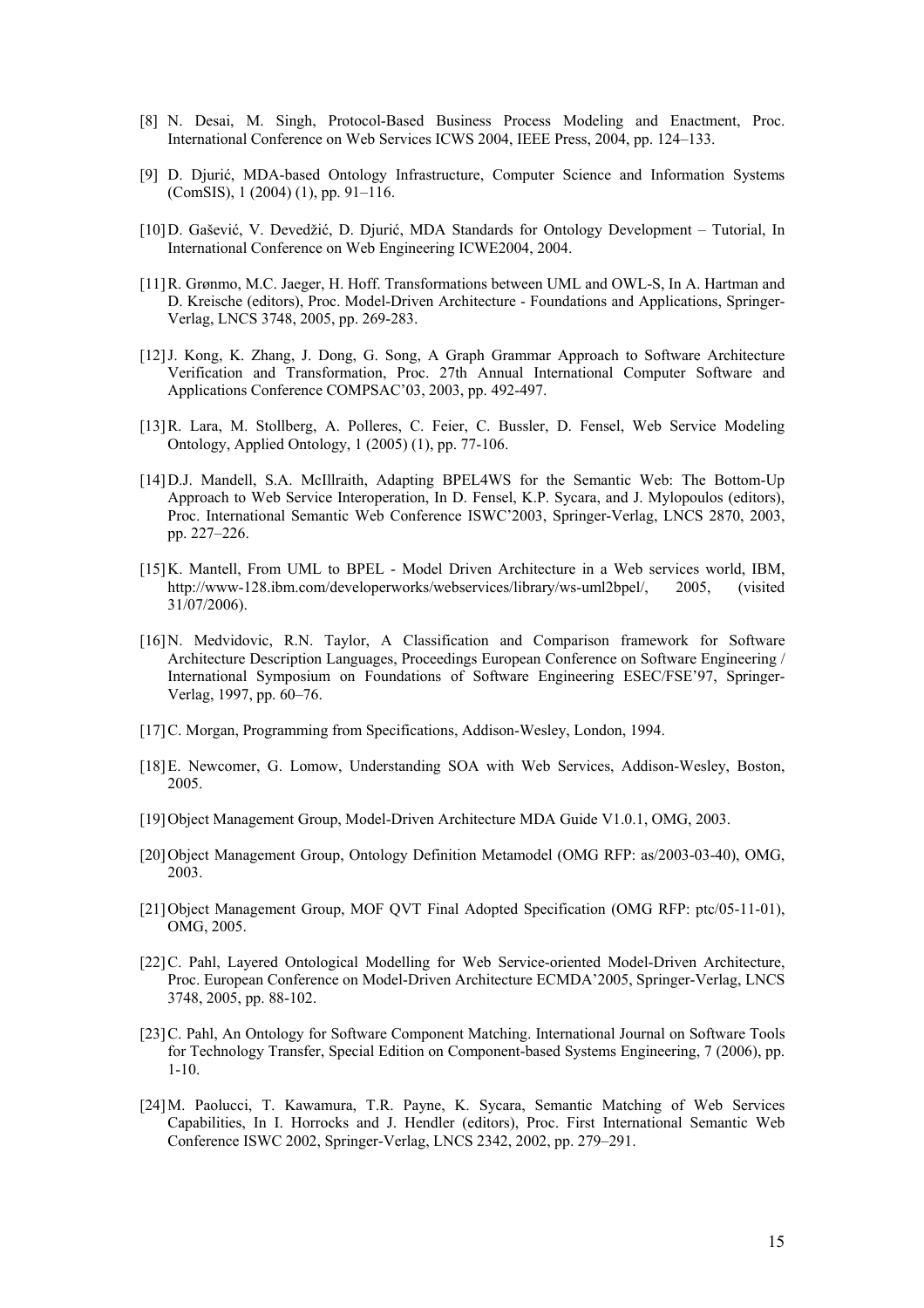- [25]T.R. Payne, O. Lassila, Semantic Web Services, IEEE Intelligent Systems, 19 (2004) (4), pp. 14- 15.
- [26]C. Peltz, Web Service orchestration and choreography: a look at WSCI and BPEL4WS, Web Services Journal, 3 (2003) (7).
- [27]F. Plasil, S. Visnovsky, Behavior Protocols for Software Components, ACM Transactions on Software Engineering, 28 (2002) (11), pp. 1056–1075.
- [28]J. Rao, P. Küngas, M. Matskin, Logic-Based Web Services Composition: From Service Description to Process Model, Proc. International Conference on Web Services ICWS 2004, IEEE Press, 2004, pp. 446–453.
- [29]D. Sangiorgi, D. Walker, The π-calculus A Theory of Mobile Processes, Cambridge University Press, Cambridge, 2001.
- [30] K.A. Schild, Correspondence Theory for Terminological Logics: Preliminary Report, Proceedings 12th International Joint Conference on Artificial Intelligence, 1991, pp. 466-471.
- [31]Semantic Web Services Language (SWSL) Committee, Semantic Web Services Framework (SWSF), http://www.daml.org/services/swsf/1.0/, 2006, (visited 31/07/2006).
- [32]World Wide Web Consortium, Web Services Architecture Definition Document, http://www.w3.org/TR/ws-arch, 2006, (visited 31/07/2006).
- [33]WS-BPEL Coalition, WS-BPEL Business Process Execution Language for Web Services Specification Version 1.1, http://www-106.ibm.com/developerworks/webservices/library/ws-bpel, 2004, (visited 31/07/2006).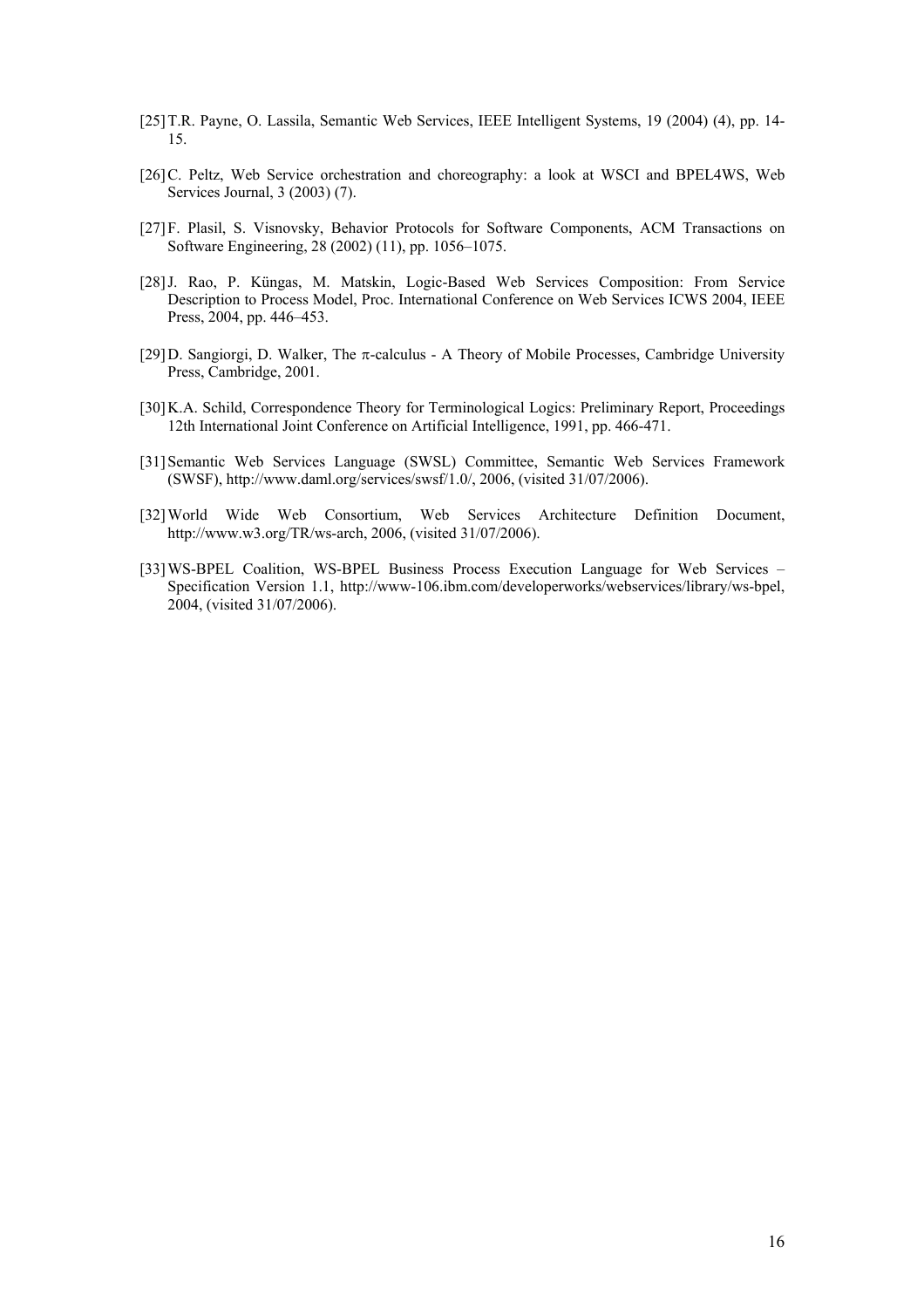# Appendix 1. WS-BPEL Code

```
<?xml version="1.0" encoding="utf-8"?> 
<process name="AccountProcess" 
      ... <!– namespaces --> 
    <partnerLinks> 
       <partnerLink name="client" ... /> 
       <partnerLink name="loginServer" ... /> 
       <partnerLink name="accountManager" ... /> 
   </partnerLinks> 
   <variables> 
       <variable name="userID" 
                  messageType="ID" /> 
       ... 
   </variables> 
   <sequence> 
      <receive partnerLink="client" <!-- login --> 
                   portType="ClientProcess" 
                   operation="login" 
                   variable ="userID" 
                   variable="userPWD" /> 
       <invoke partnerLink="loginServer" 
                   portType="loginSrv" 
                   operation="login" 
                   inputVariable="userID" 
                   inputVariable="userPWD" /> 
       <while> 
          <switch><br><case condition=""
                                           <!-- balance enquiry -->
                <invoke partnerLink="accountManager" 
                   portType="accMngr" 
                   operation="enquire" 
                   inputVariable="account" 
                   outputVariable="balance" /> 
                <receive partnerLink="accountManager" 
                   portType="accMngr" 
                   operation="enquire-res" 
                   variable="balance" /> 
             </case> 
             <case condition="" <!-- transfer--> 
                <invoke partnerLink="accountManager" 
                   portType="accMngr" 
                   operation="transfer" 
                   inputVariable="account" 
                   inputVariable="sum" /> 
                <receive partnerLink="accountManager" 
                   portType="accMngr" 
                   operation="transfer" 
                   variable="balance" /> 
             </case> 
            <case condition="" <!-- lodge--> 
                <invoke partnerLink="accountManager" 
                   portType="accMngr" 
                   operation="lodge" 
                   inputVariable="account" 
                   inputVariable="sum" /> 
                <receive partnerLink="accountManager" 
                   portType="accMngr" 
                   operation="lodge" 
                   variable="balance" />
```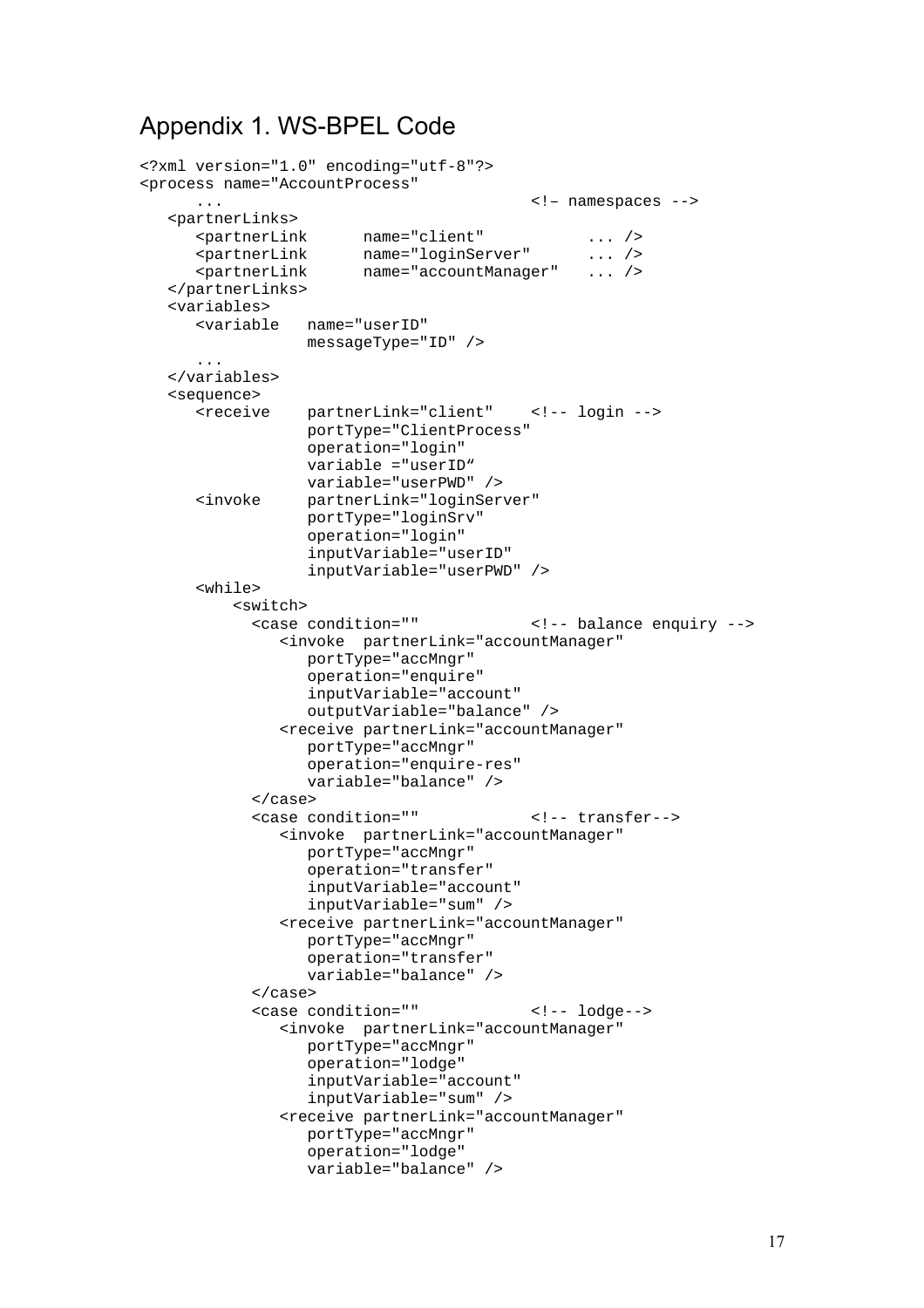| $\langle$ case>                                                                                                                             |                                                                                                          |
|---------------------------------------------------------------------------------------------------------------------------------------------|----------------------------------------------------------------------------------------------------------|
|                                                                                                                                             |                                                                                                          |
| $\langle$ /while>                                                                                                                           |                                                                                                          |
| <i>sreceive</i>                                                                                                                             | $partnerLink="client"$ logout<br>portType="ClientProcess"<br>operation="logout"<br>variable="userID " /> |
| <invoke< td=""><td>partnerLink="loginServer"<br/>portType="loginSrv"<br/>operation="logout"<br/>inputVariable="userID" /&gt;</td></invoke<> | partnerLink="loginServer"<br>portType="loginSrv"<br>operation="logout"<br>inputVariable="userID" />      |
| <br>                                                                                                                                        |                                                                                                          |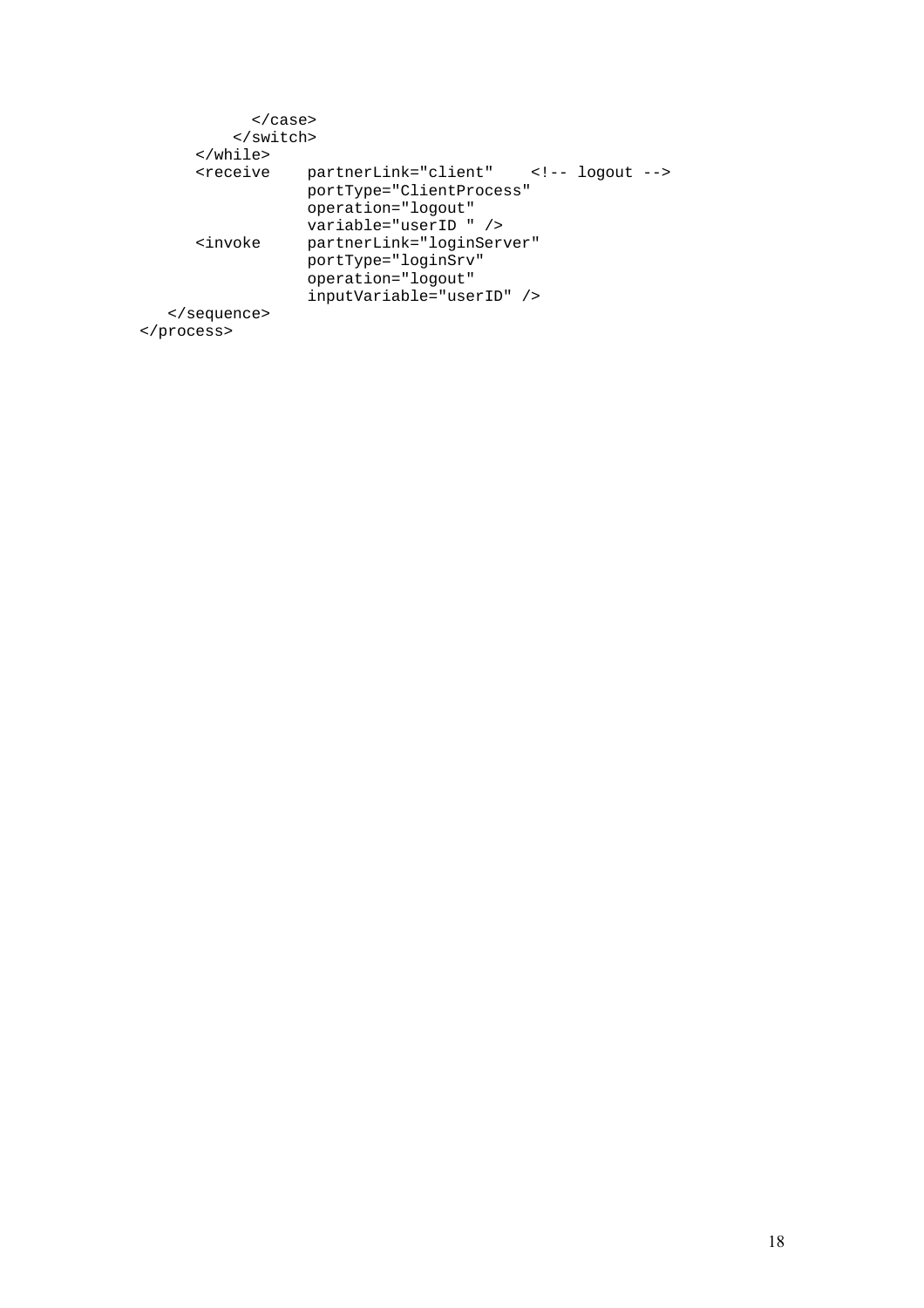

Fig. 1. CIM-level Excerpts from a Banking Domain Ontology.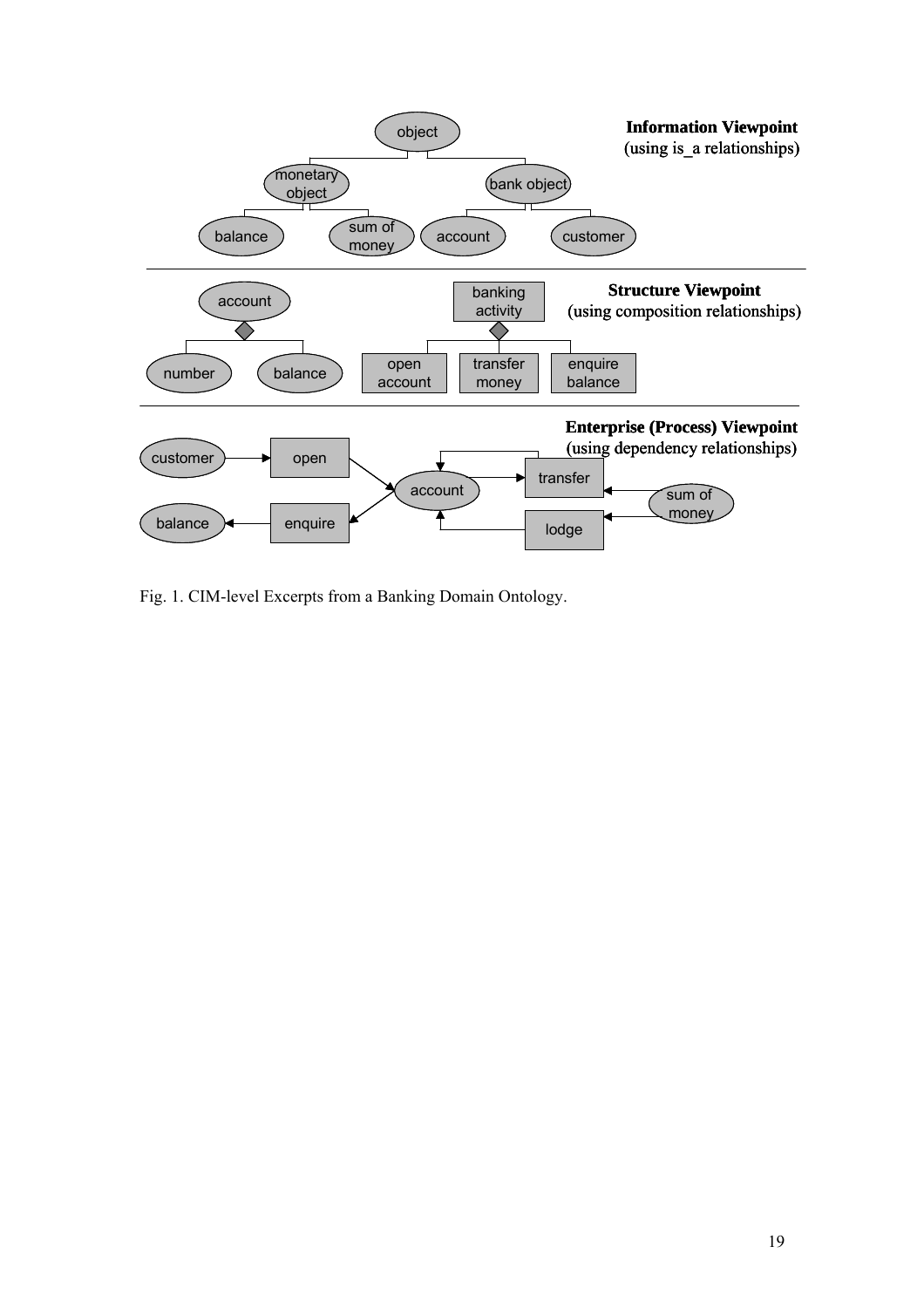

Fig. 2. WSPO Service Process Template for the PIM-layer applied to Service 'transfer'.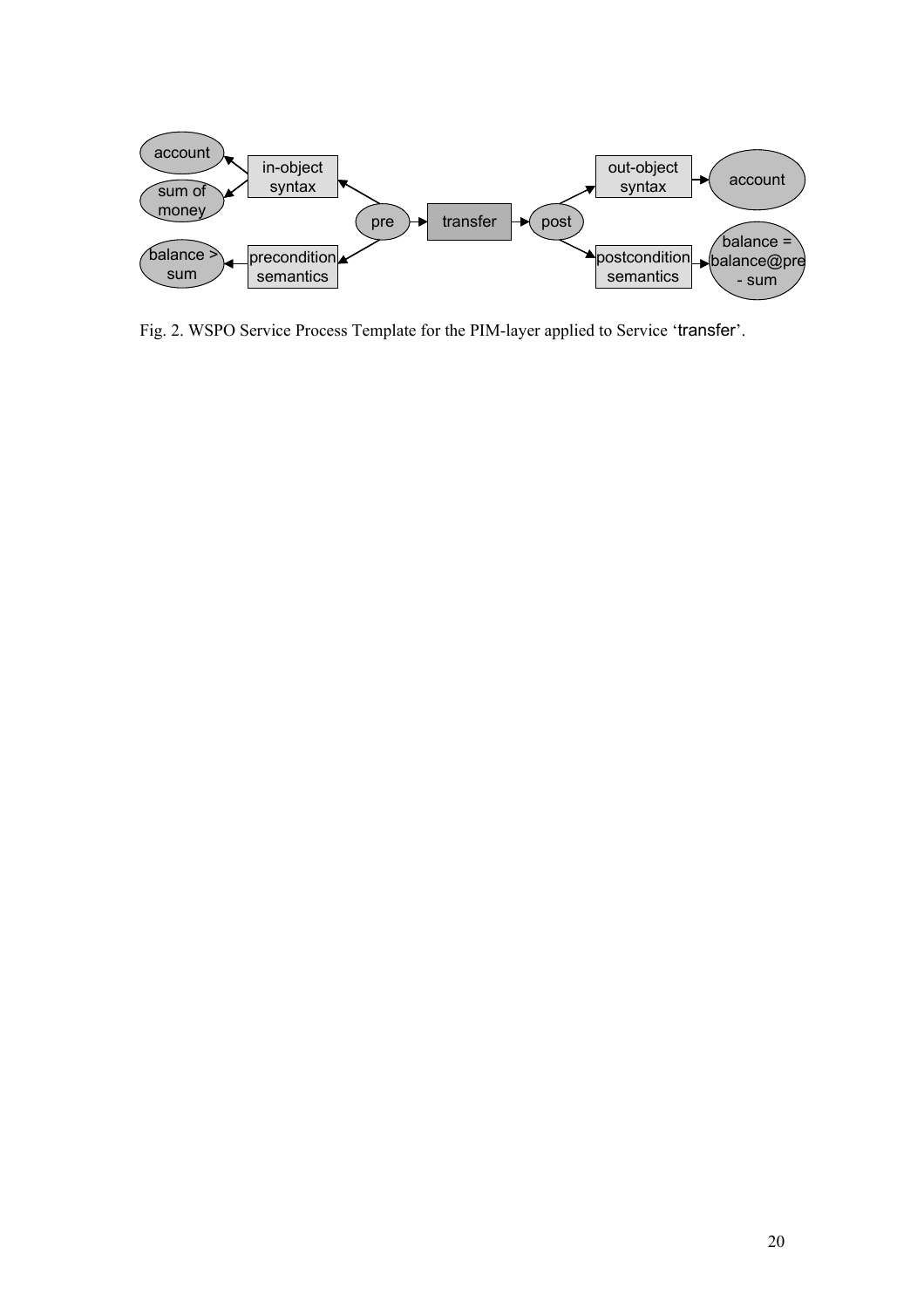

Fig. 3. Ontological Service Template (WSMO) with Interface and Capability Aspects.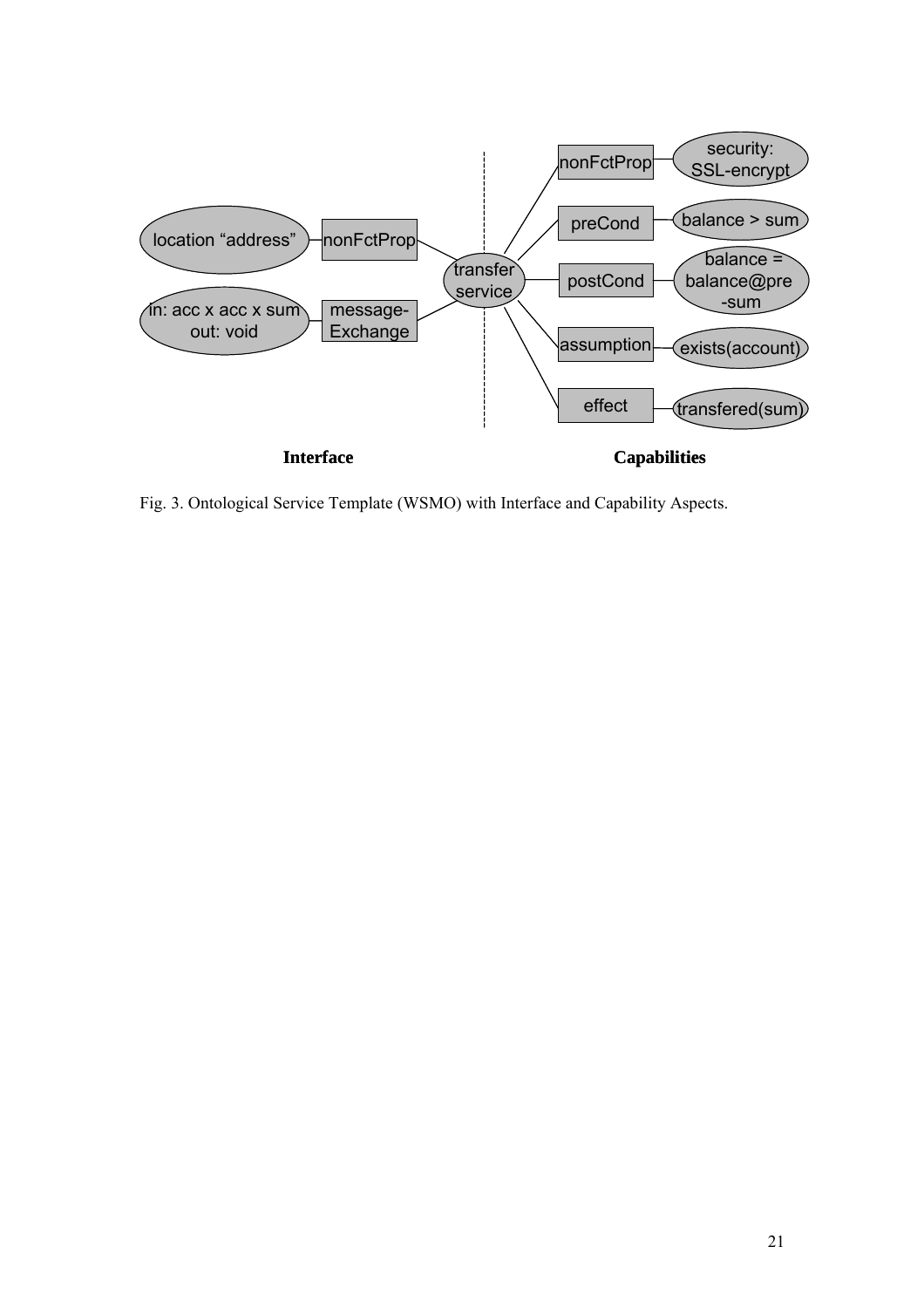

Fig. 4. Mappings between the Ontology Layers – Overview.